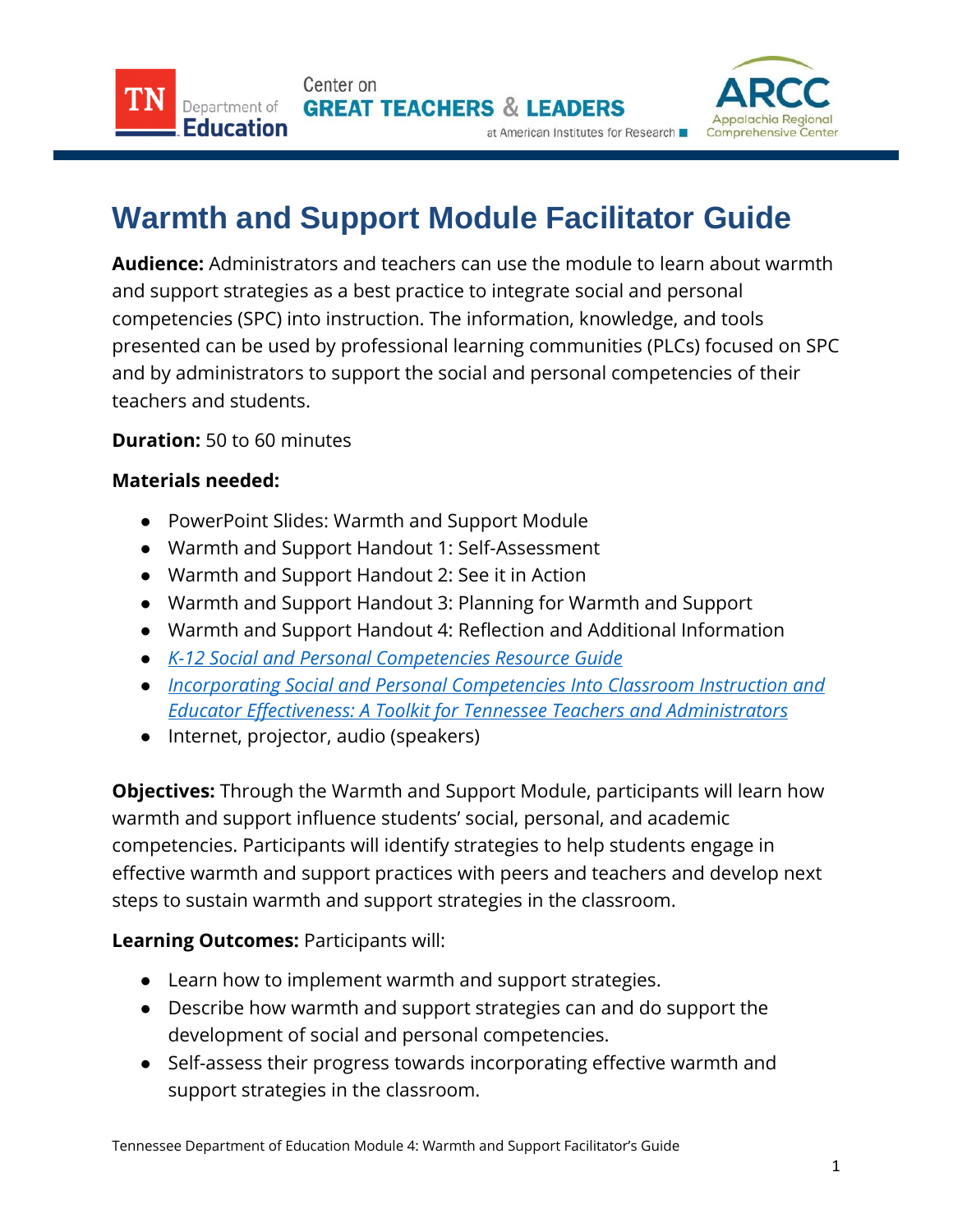- Learn how to practice warmth and support strategies as they help students develop social and personal competencies (e.g., greeting each student by name every day or facilitating student meetings/advisories where students can learn to value and respect different ideas).
- Reflect on and plan a lesson for incorporating warmth and support strategies in their setting.

**Assessment and Evaluation:** Participants will self-assess and self-reflect on how well they implement warmth and support strategies and its impact on student engagement and behavior in the classroom. Also, the module will include a link at the end to obtain participants' feedback on the module.

**How to Use This Guide:** Below you will find a script of the content associated with each PowerPoint slide. Additionally, we include optional activities, videos, and guiding questions that you may want to incorporate to make the professional learning more interactive for online modules conducted in a PLC.

**Audio Option**: There are two options to disseminate the PowerPoint. You can use the PowerPoint found on Youtube that provides audio in which a narrator takes you through the presentation. Conversely, you can use the PLC version, in which the script for the narration is provided below. The PLC version also allows for a narration to play if preferred.

| <b>Materials</b> | Content                                                                                                                                                                                                                                                                                                                                                    | <b>Time</b> |
|------------------|------------------------------------------------------------------------------------------------------------------------------------------------------------------------------------------------------------------------------------------------------------------------------------------------------------------------------------------------------------|-------------|
| Slide 1          | <b>Introduction</b>                                                                                                                                                                                                                                                                                                                                        | 1 minute    |
|                  | Would you like to encourage students to take more<br>intellectual risks or to engage in problem-solving about<br>class issues or concerns? What were your experiences in<br>creating a classroom environment where all students<br>were willing to share their thoughts? Did you find that<br>some students were reluctant to engage in the<br>discussion? |             |
|                  | This module provides strategies and tools that teachers<br>can use to develop classroom environments that are<br>inviting for students and offer students the opportunity<br>to develop the social and personal competencies they<br>need to co-create a warm and supportive classroom.<br>Through effective use of warmth and support strategies,         |             |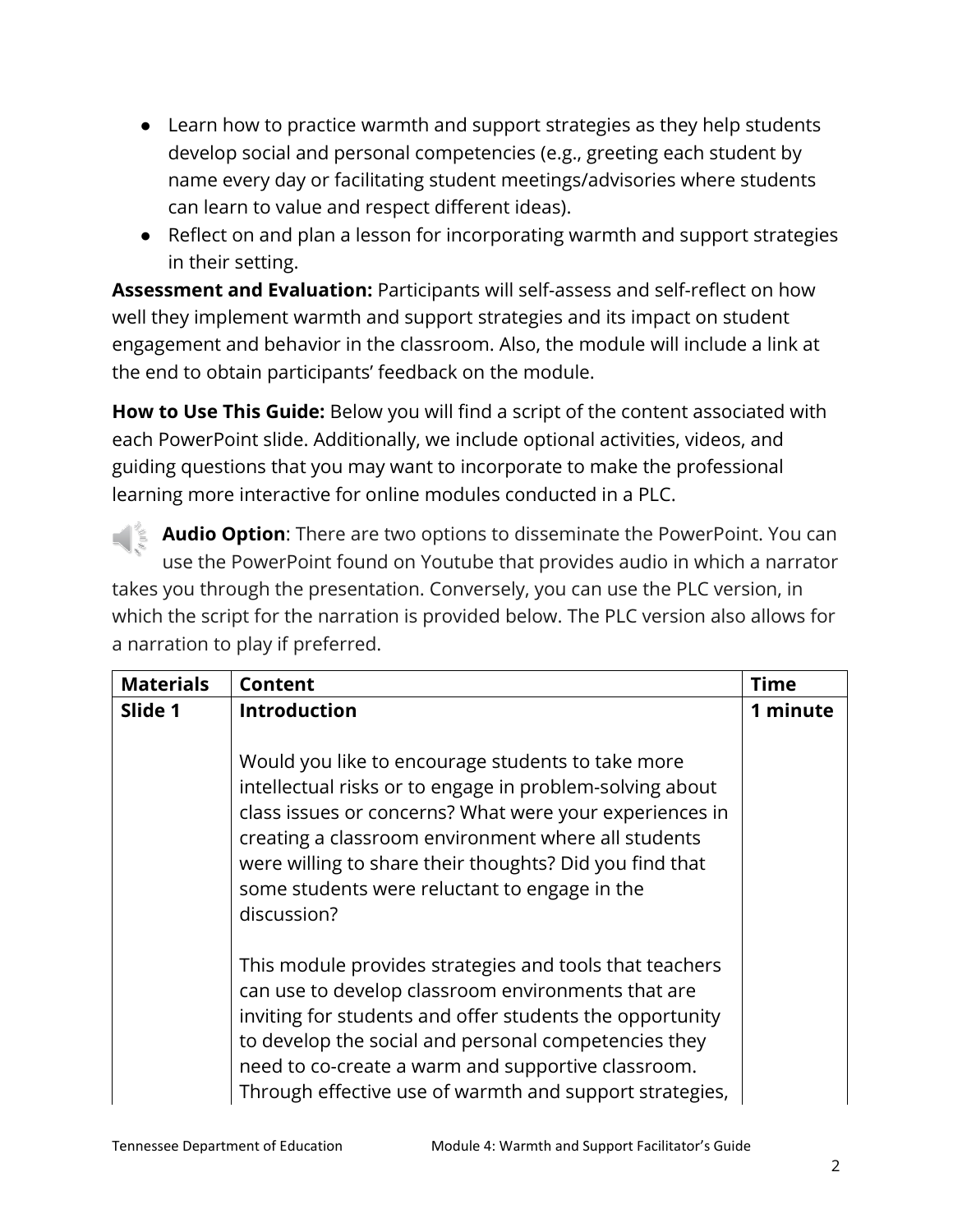| <b>Materials</b>  | <b>Content</b>                                                                                              | <b>Time</b>    |
|-------------------|-------------------------------------------------------------------------------------------------------------|----------------|
|                   | teachers will form positive student-teacher relationships                                                   |                |
|                   | and facilitate adaptive peer relationships for the                                                          |                |
|                   | classroom context.                                                                                          |                |
|                   |                                                                                                             |                |
| <b>Optional</b>   | In a group setting, you may want to answer the reflective                                                   | 5              |
| <b>Discussion</b> | questions that begin the module.                                                                            | minutes        |
| Slide 2           | <b>Importance of Warmth and Support</b>                                                                     | $\overline{2}$ |
|                   |                                                                                                             | minutes        |
|                   | Student-to-student and student-to-teacher relationships                                                     |                |
|                   | are critical for student success in school; however, not all                                                |                |
|                   | students feel cared for or as though they trust each                                                        |                |
|                   | other. In a 2013-14 survey administered to almost                                                           |                |
|                   | 90,000 Tennessee middle and high school students, 33                                                        |                |
|                   | percent of the students agreed or strongly agreed that                                                      |                |
|                   | the students in their school respect others' differences;                                                   |                |
|                   | 34 percent agreed or strongly agreed that students in                                                       |                |
|                   | their school trust each other; and 39 percent of students                                                   |                |
|                   | agreed or strongly agreed that students at their school                                                     |                |
|                   | cared about each other. Although there appears to be a                                                      |                |
|                   | lack of trust or concern among student-student                                                              |                |
|                   | relationships, the story is slightly better for student-                                                    |                |
|                   | teacher relationships, where 75 percent of students                                                         |                |
|                   | agreed or strongly agreed that they had at least one<br>teacher who cared about them; and 59 percent agreed |                |
|                   |                                                                                                             |                |
|                   | or strongly agreed that they had at least one teacher<br>who knew them well.                                |                |
|                   |                                                                                                             |                |
|                   | As teachers, we can create a positive classroom climate                                                     |                |
|                   | and culture for students to feel supported, cared for,                                                      |                |
|                   | and connected, which has a dramatic effect on students'                                                     |                |
|                   | social and personal competencies. So, what can you do                                                       |                |
|                   | about it? How can you help students learn to form more                                                      |                |
|                   | meaningful relationships in the classroom and create an                                                     |                |
|                   | environment that encourages trust, openness, and                                                            |                |
|                   | cooperation?                                                                                                |                |
|                   |                                                                                                             |                |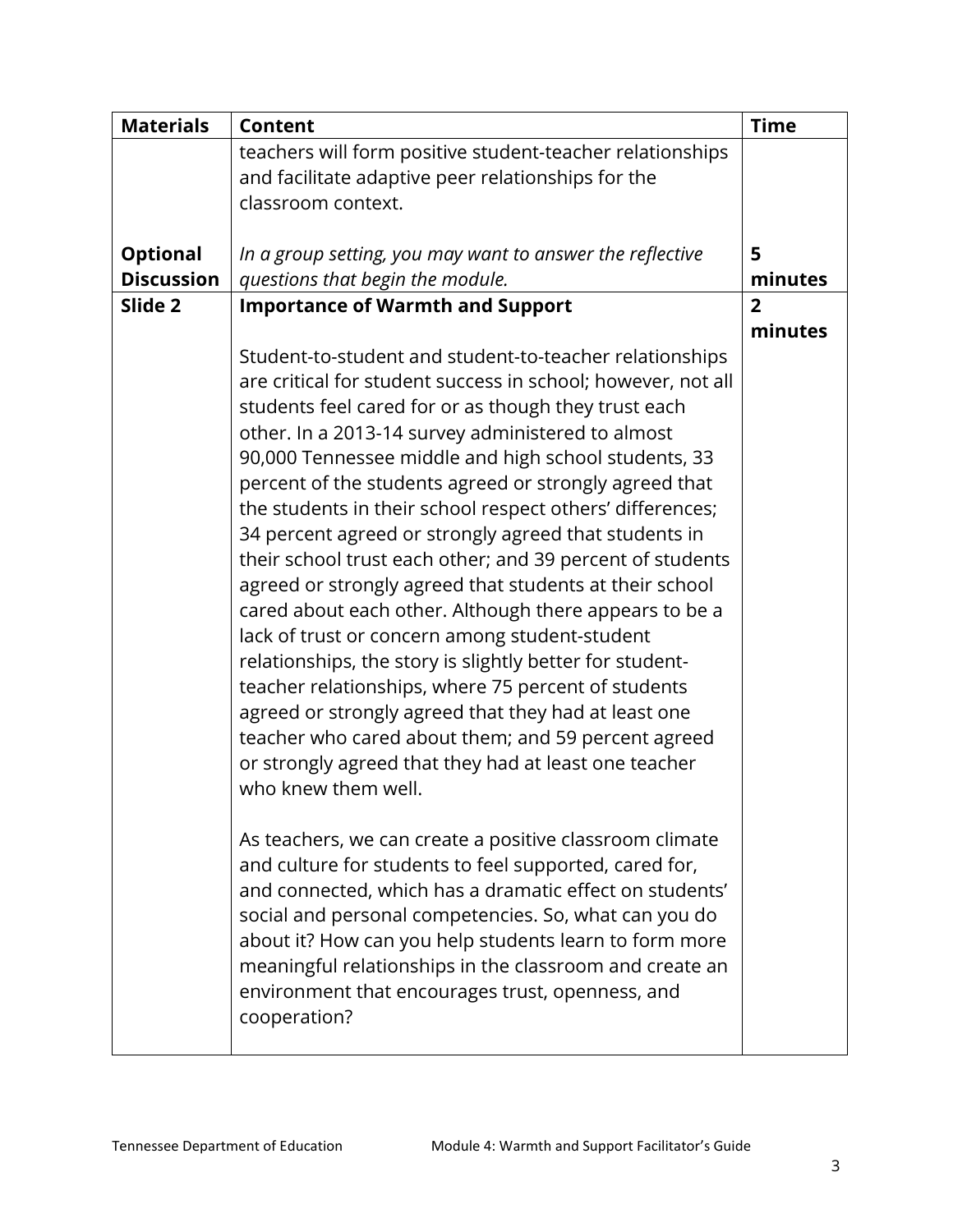| <b>Materials</b> | <b>Content</b>                                                         | <b>Time</b>    |
|------------------|------------------------------------------------------------------------|----------------|
|                  | This module will provide you with some strategies to                   |                |
|                  | consider, specifically in implementing effective warmth                |                |
|                  | and support.                                                           |                |
| Slide 3          | <b>Ten Teaching Practices: Warmth and Support</b>                      | 1 minute       |
|                  |                                                                        |                |
|                  | Warmth and support strategies are integral for                         |                |
|                  | developing students' social and personal competencies                  |                |
|                  | as positive and meaningful relationships are central to                |                |
|                  | their overall development. Warmth and support                          |                |
|                  | strategies can and should occur throughout the school                  |                |
|                  | day as they create an environment where students know                  |                |
|                  | they are cared for, they feel valued, and they have                    |                |
|                  | regular opportunities and routines to be included and                  |                |
|                  | appreciated by their teachers and peers.                               |                |
|                  |                                                                        |                |
|                  | Warmth and Support is the fourth learning module in                    |                |
|                  | the Social and Personal Competencies Modules. If you                   |                |
|                  | have not already done so, you can review the                           |                |
|                  | Introduction to Social and Personal Competencies module                |                |
|                  | to learn more about the goal and purposes of this series.              |                |
|                  | Each of the ten modules in this series addresses one of                |                |
|                  | the ten teaching practices that promote social and                     |                |
|                  | personal competencies as described in the Tennessee                    |                |
|                  | Toolkit called Incorporating Social and Personal                       |                |
|                  | Competencies into Classroom Instruction and Educator                   |                |
|                  | Effectiveness: A Toolkit for Tennessee Teachers and                    |                |
| Slide 4          | Administrators.<br><b>Introduction to Warmth and Support Practices</b> | $\overline{2}$ |
|                  |                                                                        | minutes        |
|                  | Warmth and support refer to the academic and social                    |                |
|                  | supports that students receive from their teacher and                  |                |
|                  | their peers. Characteristics of a warm and supportive                  |                |
|                  | classroom environment can include the following                        |                |
|                  | actions:                                                               |                |
|                  | creating an atmosphere for learning and personal                       |                |
|                  | development;                                                           |                |
|                  | promoting a sense of comfort and security;                             |                |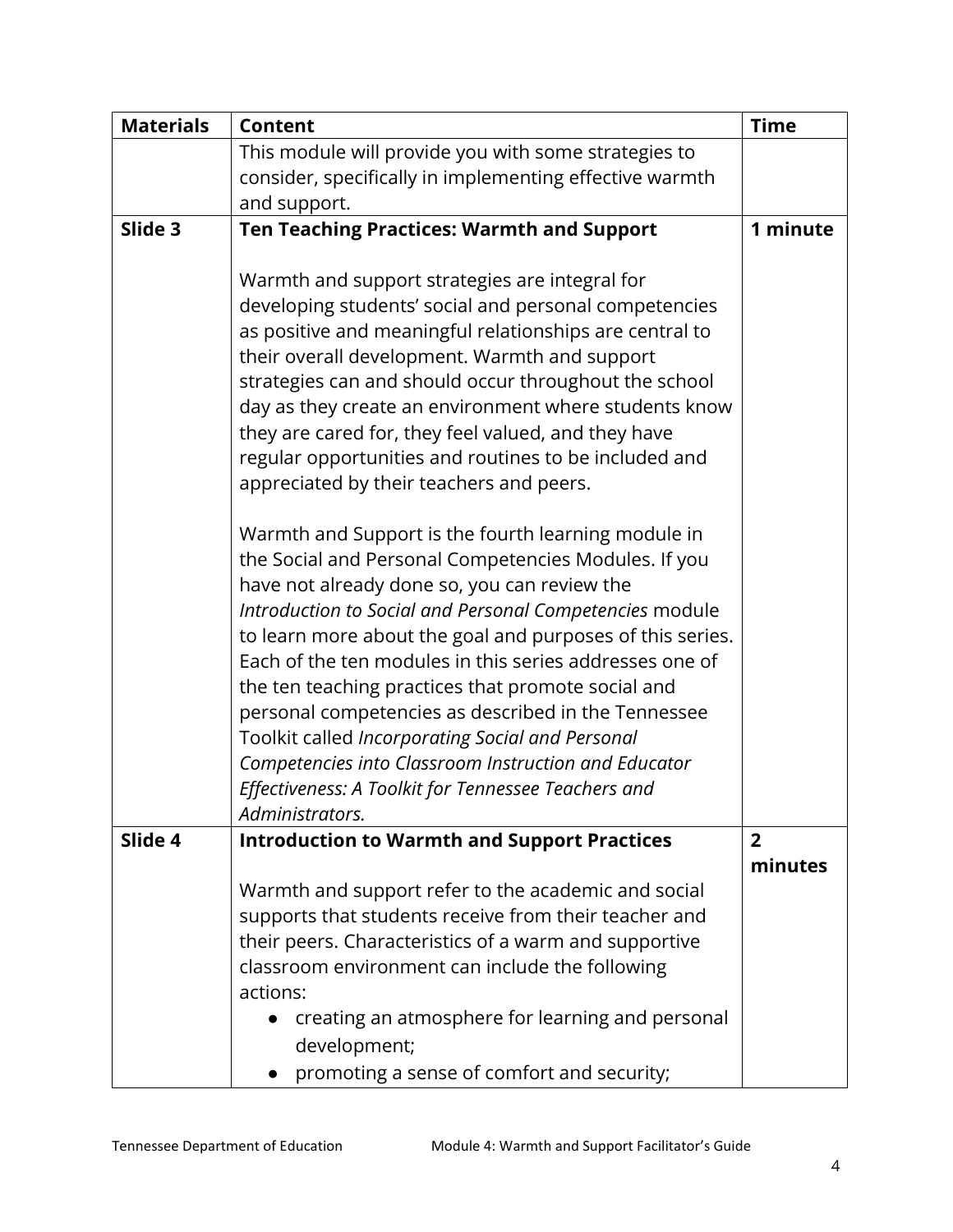| <b>Materials</b> | <b>Content</b>                                            | <b>Time</b>    |
|------------------|-----------------------------------------------------------|----------------|
|                  | employing classroom procedures that meet the<br>$\bullet$ |                |
|                  | needs of all students; and                                |                |
|                  | providing opportunities for students to take<br>$\bullet$ |                |
|                  | responsibility, advocate for themselves, and              |                |
|                  | become motivated to learn.                                |                |
|                  | If you have not already downloaded the handouts for       |                |
|                  | this module, now is an excellent time to do so. You will  |                |
|                  | be directed when to refer to each of them.                |                |
| Slide 5          | <b>Impact of Building Teacher-Student Relationships</b>   |                |
|                  | When teachers use warmth and support strategies, they     |                |
|                  | create an environment that affords each student the       |                |
|                  | opportunity to demonstrate their value and importance     |                |
|                  | to the classroom community. In a supportive classroom     |                |
|                  | environment everyone has the opportunity to develop       |                |
|                  | meaningful relationships with peers and teachers.         |                |
|                  | According to Hattie (2009), "Building teacher-student     |                |
|                  | relationships implies agency, efficacy, respect by the    |                |
|                  | teacher for what the student brings to the class from     |                |
|                  | home, culture, and peers and recognitions of the life of  |                |
|                  | the student" and generates an academic effect size of     |                |
|                  | 0.72. An effect size greater than 0.4 is shown to have a  |                |
|                  | positive impact on student achievement.                   |                |
|                  |                                                           |                |
| Slide 6          | <b>Objectives for This Module</b>                         | $\overline{2}$ |
|                  |                                                           | minutes        |
|                  | Each day teachers establish the tone for individual and   |                |
|                  | group interactions. This tone is accomplished as the      |                |
|                  | teacher models the desired behaviors and acknowledges     |                |
|                  | each student as they engage with each other. As           |                |
|                  | students engage in individual and group activities such   |                |
|                  | as small groups, reading circles, hands-on academic and   |                |
|                  | social activities the desired behaviors are encouraged    |                |
|                  | and reinforced by everyone in the class. Moreover, in a   |                |
|                  | warm and supportive environment, the students'            |                |
|                  | comfort levels increase and they learn it is okay to ask  |                |
|                  | questions and even to make mistakes. Through this         |                |
|                  | module, you will learn how your implementation of         |                |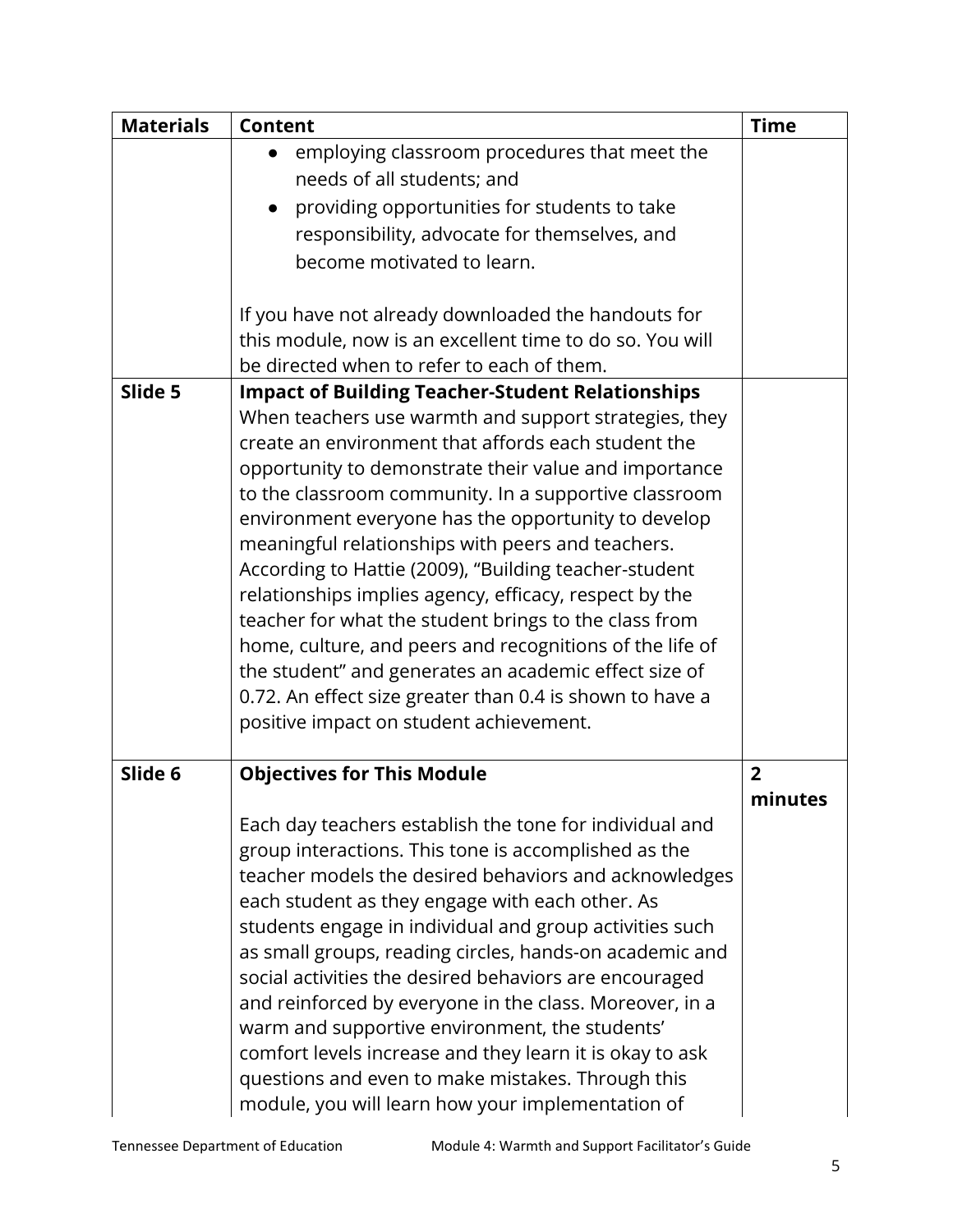| <b>Materials</b>  | <b>Content</b>                                                                                                                                                                                                                                                                                                                                                                                                                                                                                                                                         | <b>Time</b>             |
|-------------------|--------------------------------------------------------------------------------------------------------------------------------------------------------------------------------------------------------------------------------------------------------------------------------------------------------------------------------------------------------------------------------------------------------------------------------------------------------------------------------------------------------------------------------------------------------|-------------------------|
|                   | warmth and support strategies can improve the overall                                                                                                                                                                                                                                                                                                                                                                                                                                                                                                  |                         |
|                   | classroom environment, as well as student social and                                                                                                                                                                                                                                                                                                                                                                                                                                                                                                   |                         |
|                   | personal competencies, academic indicators,                                                                                                                                                                                                                                                                                                                                                                                                                                                                                                            |                         |
|                   | engagement, and connection to the school.                                                                                                                                                                                                                                                                                                                                                                                                                                                                                                              |                         |
|                   | This module gives you background information on how<br>to develop a warm and supportive classroom where<br>students feel comfortable engaging in classroom<br>activities. In this module, you will learn the definition of<br>warmth and support, identify warmth and support<br>strategies as a best practice to support student social<br>and personal competencies, understand the benefits for<br>students, and view video examples of Tennessee<br>teachers using warmth and support strategies. You will<br>also receive guidance on next steps. |                         |
|                   |                                                                                                                                                                                                                                                                                                                                                                                                                                                                                                                                                        |                         |
| <b>Optional</b>   | Think about a time when you successfully supported a                                                                                                                                                                                                                                                                                                                                                                                                                                                                                                   | $\overline{\mathbf{3}}$ |
| <b>Discussion</b> | student or group of students in solving a classroom or                                                                                                                                                                                                                                                                                                                                                                                                                                                                                                 | minutes                 |
|                   | academic problem in a warm and supportive manner. Can                                                                                                                                                                                                                                                                                                                                                                                                                                                                                                  |                         |
|                   | you identify what you did well and what the students did<br>well to create a supportive interaction? Was there ever a                                                                                                                                                                                                                                                                                                                                                                                                                                  |                         |
|                   | time when a similar interaction did not go as well as you                                                                                                                                                                                                                                                                                                                                                                                                                                                                                              |                         |
|                   | wanted? Can you identify what might have been different?                                                                                                                                                                                                                                                                                                                                                                                                                                                                                               |                         |
| Slide 7           | <b>Benefits for Students</b>                                                                                                                                                                                                                                                                                                                                                                                                                                                                                                                           | $\overline{\mathbf{3}}$ |
|                   |                                                                                                                                                                                                                                                                                                                                                                                                                                                                                                                                                        | minutes                 |
|                   | Wlodkowski and Ginsberg (1995) state that "establishing                                                                                                                                                                                                                                                                                                                                                                                                                                                                                                |                         |
|                   | a classroom tone that is friendly, caring and supportive,                                                                                                                                                                                                                                                                                                                                                                                                                                                                                              |                         |
|                   | and that lets students explore the relationship between                                                                                                                                                                                                                                                                                                                                                                                                                                                                                                |                         |
|                   | course material and personal and social experiences                                                                                                                                                                                                                                                                                                                                                                                                                                                                                                    |                         |
|                   | enhances, rather than undermines, students' learning."                                                                                                                                                                                                                                                                                                                                                                                                                                                                                                 |                         |
|                   | As students experience a warm and supportive                                                                                                                                                                                                                                                                                                                                                                                                                                                                                                           |                         |
|                   | classroom with a student-centered curriculum, not only                                                                                                                                                                                                                                                                                                                                                                                                                                                                                                 |                         |
|                   | do they have a more positive and respectful learning                                                                                                                                                                                                                                                                                                                                                                                                                                                                                                   |                         |
|                   | environment, they will also learn how to apply                                                                                                                                                                                                                                                                                                                                                                                                                                                                                                         |                         |
|                   | knowledge to real-life situations and learn more                                                                                                                                                                                                                                                                                                                                                                                                                                                                                                       |                         |
|                   | competencies to help them be successful in school and                                                                                                                                                                                                                                                                                                                                                                                                                                                                                                  |                         |
|                   | life, such as communicate more effectively, provide                                                                                                                                                                                                                                                                                                                                                                                                                                                                                                    |                         |
|                   | quality feedback to others, consider the perspectives of                                                                                                                                                                                                                                                                                                                                                                                                                                                                                               |                         |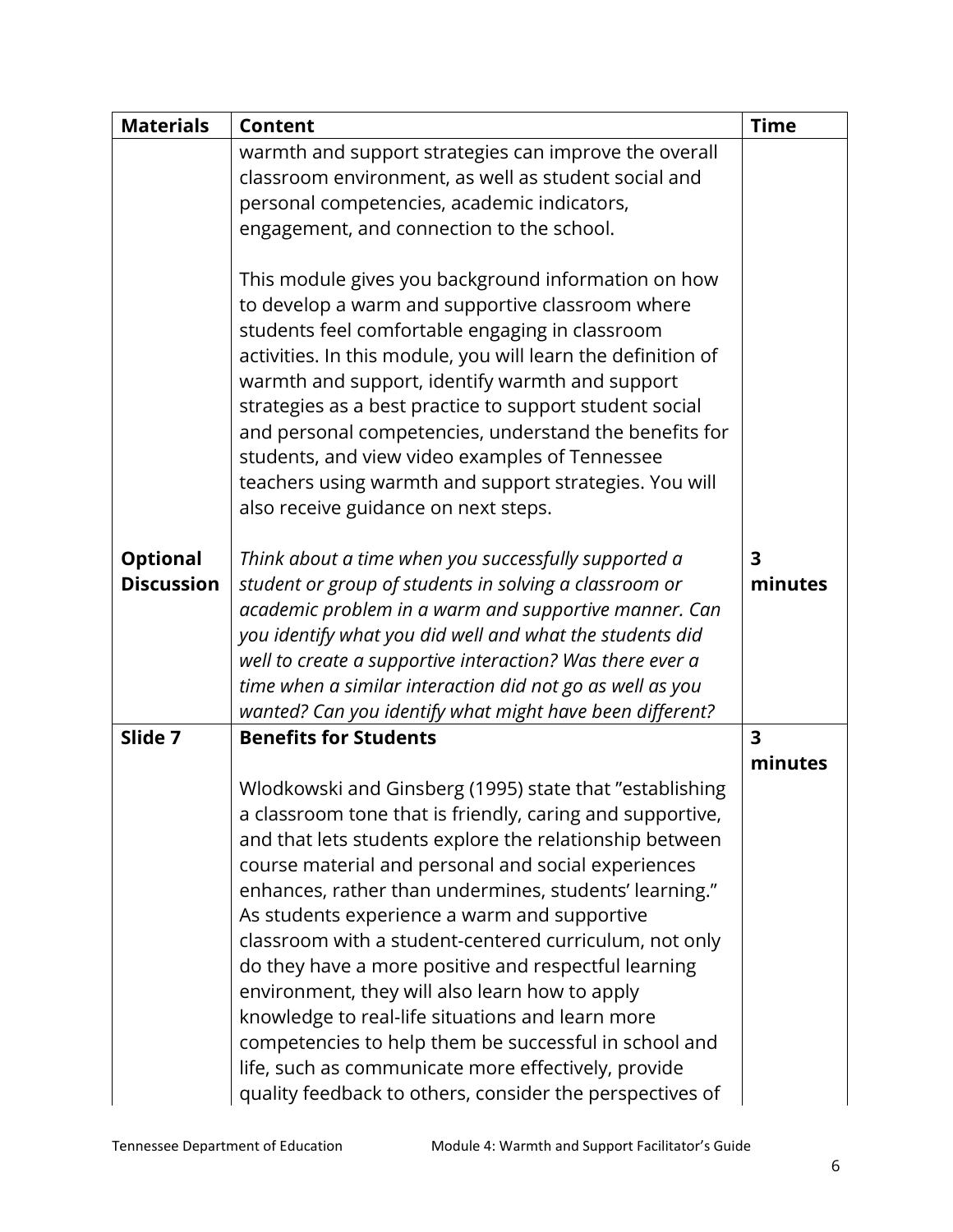| <b>Materials</b>                     | <b>Content</b>                                                                                                                                                                                                                                                                                                                                                                                      | <b>Time</b>                        |
|--------------------------------------|-----------------------------------------------------------------------------------------------------------------------------------------------------------------------------------------------------------------------------------------------------------------------------------------------------------------------------------------------------------------------------------------------------|------------------------------------|
|                                      | other students, negotiate the sharing of resources, and<br>tasks, and deal with conflicts as they arise.                                                                                                                                                                                                                                                                                            |                                    |
|                                      | A warm and supportive classroom also contributes to<br>academic gains. For example, Rimm-Kaufman and<br>Sandilos (2018) report that "Improving students'<br>relationships with teachers has important, positive, and<br>long-lasting implications for both students' academic<br>and social development."                                                                                           |                                    |
|                                      | (Wlodkowski, R. and Ginsberg, M. (1995)                                                                                                                                                                                                                                                                                                                                                             |                                    |
| <b>Optional</b><br><b>Discussion</b> | Thinking back on the previous discussion about engaging in<br>warm and supportive interactions with your students, what<br>were the effects of those interactions on student<br>engagement in the learning activity? Did you find that the<br>interactions helped develop social, personal, and academic<br>skills? What other pieces of evidence do you need to help<br>you determine the effects? | $\overline{\mathbf{3}}$<br>minutes |
| Slide 8 and                          | <b>Alignment to TEAM Evaluation</b>                                                                                                                                                                                                                                                                                                                                                                 | $\overline{2}$                     |
| 9                                    |                                                                                                                                                                                                                                                                                                                                                                                                     | minutes                            |
|                                      | Warmth and support strategies are reflected in the<br>components of the Tennessee Educator Acceleration<br>Model, commonly referred to as TEAM.                                                                                                                                                                                                                                                     |                                    |
|                                      | For example, the TEAM motivating students' component<br>embodies effective warmth and support strategies<br>because it encourages teachers to make content more<br>relevant for students. This will require teachers to get to<br>know and understand their students' interests and when<br>possible, embed some of the high-interest topics in their<br>instructional practice.                    |                                    |
|                                      | This module will help you learn how to use warmth and<br>support strategies in a way that is consistent with the<br>"Significantly Above Expectations" category within the<br>TEAM Rubric.                                                                                                                                                                                                          |                                    |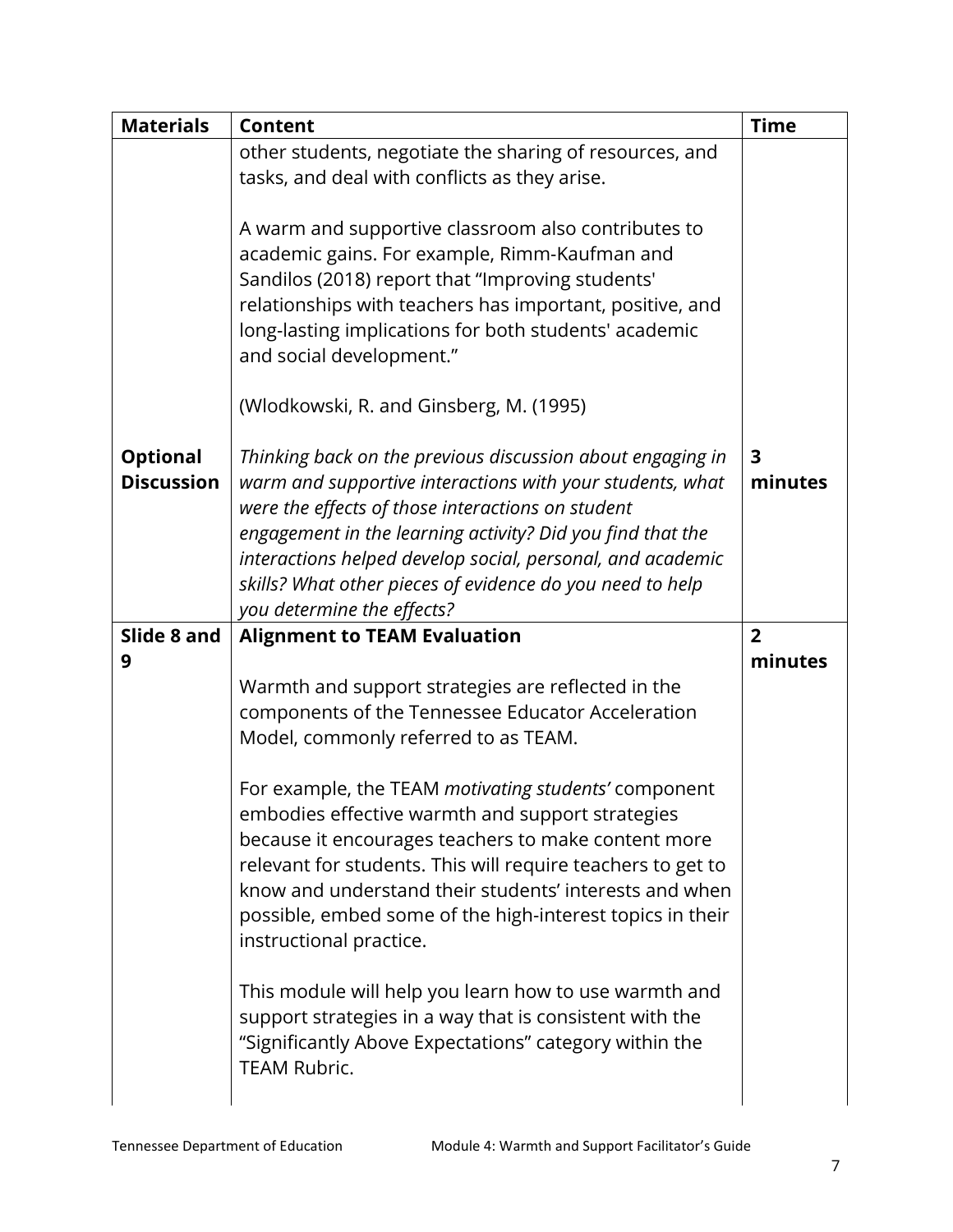| <b>Content</b>                                            | <b>Time</b>                                                                                                                                                                                                                                                                                                                                                                                                                                                                                                                                                                                                                                                                                                                                                                                                                                                                                                                                                                                                                                                                                                                                                                                                                                                                                          |
|-----------------------------------------------------------|------------------------------------------------------------------------------------------------------------------------------------------------------------------------------------------------------------------------------------------------------------------------------------------------------------------------------------------------------------------------------------------------------------------------------------------------------------------------------------------------------------------------------------------------------------------------------------------------------------------------------------------------------------------------------------------------------------------------------------------------------------------------------------------------------------------------------------------------------------------------------------------------------------------------------------------------------------------------------------------------------------------------------------------------------------------------------------------------------------------------------------------------------------------------------------------------------------------------------------------------------------------------------------------------------|
| Refer to the warmth and support strategies in the         | 5                                                                                                                                                                                                                                                                                                                                                                                                                                                                                                                                                                                                                                                                                                                                                                                                                                                                                                                                                                                                                                                                                                                                                                                                                                                                                                    |
| activities and materials, academic feedback, teacher      | minutes                                                                                                                                                                                                                                                                                                                                                                                                                                                                                                                                                                                                                                                                                                                                                                                                                                                                                                                                                                                                                                                                                                                                                                                                                                                                                              |
| knowledge of students, instructional plans, student work, |                                                                                                                                                                                                                                                                                                                                                                                                                                                                                                                                                                                                                                                                                                                                                                                                                                                                                                                                                                                                                                                                                                                                                                                                                                                                                                      |
| and expectations components of the TEAM General           |                                                                                                                                                                                                                                                                                                                                                                                                                                                                                                                                                                                                                                                                                                                                                                                                                                                                                                                                                                                                                                                                                                                                                                                                                                                                                                      |
| Educator Rubric and consider the following questions:     |                                                                                                                                                                                                                                                                                                                                                                                                                                                                                                                                                                                                                                                                                                                                                                                                                                                                                                                                                                                                                                                                                                                                                                                                                                                                                                      |
| How do you see warmth and support strategies in the TEAM  |                                                                                                                                                                                                                                                                                                                                                                                                                                                                                                                                                                                                                                                                                                                                                                                                                                                                                                                                                                                                                                                                                                                                                                                                                                                                                                      |
|                                                           |                                                                                                                                                                                                                                                                                                                                                                                                                                                                                                                                                                                                                                                                                                                                                                                                                                                                                                                                                                                                                                                                                                                                                                                                                                                                                                      |
|                                                           |                                                                                                                                                                                                                                                                                                                                                                                                                                                                                                                                                                                                                                                                                                                                                                                                                                                                                                                                                                                                                                                                                                                                                                                                                                                                                                      |
| Self-Assessment and Self-Reflection                       | $\overline{2}$                                                                                                                                                                                                                                                                                                                                                                                                                                                                                                                                                                                                                                                                                                                                                                                                                                                                                                                                                                                                                                                                                                                                                                                                                                                                                       |
|                                                           | minutes                                                                                                                                                                                                                                                                                                                                                                                                                                                                                                                                                                                                                                                                                                                                                                                                                                                                                                                                                                                                                                                                                                                                                                                                                                                                                              |
|                                                           |                                                                                                                                                                                                                                                                                                                                                                                                                                                                                                                                                                                                                                                                                                                                                                                                                                                                                                                                                                                                                                                                                                                                                                                                                                                                                                      |
|                                                           |                                                                                                                                                                                                                                                                                                                                                                                                                                                                                                                                                                                                                                                                                                                                                                                                                                                                                                                                                                                                                                                                                                                                                                                                                                                                                                      |
|                                                           |                                                                                                                                                                                                                                                                                                                                                                                                                                                                                                                                                                                                                                                                                                                                                                                                                                                                                                                                                                                                                                                                                                                                                                                                                                                                                                      |
|                                                           |                                                                                                                                                                                                                                                                                                                                                                                                                                                                                                                                                                                                                                                                                                                                                                                                                                                                                                                                                                                                                                                                                                                                                                                                                                                                                                      |
|                                                           |                                                                                                                                                                                                                                                                                                                                                                                                                                                                                                                                                                                                                                                                                                                                                                                                                                                                                                                                                                                                                                                                                                                                                                                                                                                                                                      |
|                                                           |                                                                                                                                                                                                                                                                                                                                                                                                                                                                                                                                                                                                                                                                                                                                                                                                                                                                                                                                                                                                                                                                                                                                                                                                                                                                                                      |
|                                                           |                                                                                                                                                                                                                                                                                                                                                                                                                                                                                                                                                                                                                                                                                                                                                                                                                                                                                                                                                                                                                                                                                                                                                                                                                                                                                                      |
|                                                           |                                                                                                                                                                                                                                                                                                                                                                                                                                                                                                                                                                                                                                                                                                                                                                                                                                                                                                                                                                                                                                                                                                                                                                                                                                                                                                      |
|                                                           |                                                                                                                                                                                                                                                                                                                                                                                                                                                                                                                                                                                                                                                                                                                                                                                                                                                                                                                                                                                                                                                                                                                                                                                                                                                                                                      |
|                                                           | 3                                                                                                                                                                                                                                                                                                                                                                                                                                                                                                                                                                                                                                                                                                                                                                                                                                                                                                                                                                                                                                                                                                                                                                                                                                                                                                    |
|                                                           | minutes                                                                                                                                                                                                                                                                                                                                                                                                                                                                                                                                                                                                                                                                                                                                                                                                                                                                                                                                                                                                                                                                                                                                                                                                                                                                                              |
|                                                           |                                                                                                                                                                                                                                                                                                                                                                                                                                                                                                                                                                                                                                                                                                                                                                                                                                                                                                                                                                                                                                                                                                                                                                                                                                                                                                      |
|                                                           |                                                                                                                                                                                                                                                                                                                                                                                                                                                                                                                                                                                                                                                                                                                                                                                                                                                                                                                                                                                                                                                                                                                                                                                                                                                                                                      |
|                                                           |                                                                                                                                                                                                                                                                                                                                                                                                                                                                                                                                                                                                                                                                                                                                                                                                                                                                                                                                                                                                                                                                                                                                                                                                                                                                                                      |
|                                                           |                                                                                                                                                                                                                                                                                                                                                                                                                                                                                                                                                                                                                                                                                                                                                                                                                                                                                                                                                                                                                                                                                                                                                                                                                                                                                                      |
|                                                           |                                                                                                                                                                                                                                                                                                                                                                                                                                                                                                                                                                                                                                                                                                                                                                                                                                                                                                                                                                                                                                                                                                                                                                                                                                                                                                      |
|                                                           | 5                                                                                                                                                                                                                                                                                                                                                                                                                                                                                                                                                                                                                                                                                                                                                                                                                                                                                                                                                                                                                                                                                                                                                                                                                                                                                                    |
|                                                           | minutes                                                                                                                                                                                                                                                                                                                                                                                                                                                                                                                                                                                                                                                                                                                                                                                                                                                                                                                                                                                                                                                                                                                                                                                                                                                                                              |
|                                                           |                                                                                                                                                                                                                                                                                                                                                                                                                                                                                                                                                                                                                                                                                                                                                                                                                                                                                                                                                                                                                                                                                                                                                                                                                                                                                                      |
|                                                           |                                                                                                                                                                                                                                                                                                                                                                                                                                                                                                                                                                                                                                                                                                                                                                                                                                                                                                                                                                                                                                                                                                                                                                                                                                                                                                      |
|                                                           | $\overline{2}$                                                                                                                                                                                                                                                                                                                                                                                                                                                                                                                                                                                                                                                                                                                                                                                                                                                                                                                                                                                                                                                                                                                                                                                                                                                                                       |
|                                                           | minutes                                                                                                                                                                                                                                                                                                                                                                                                                                                                                                                                                                                                                                                                                                                                                                                                                                                                                                                                                                                                                                                                                                                                                                                                                                                                                              |
|                                                           |                                                                                                                                                                                                                                                                                                                                                                                                                                                                                                                                                                                                                                                                                                                                                                                                                                                                                                                                                                                                                                                                                                                                                                                                                                                                                                      |
|                                                           |                                                                                                                                                                                                                                                                                                                                                                                                                                                                                                                                                                                                                                                                                                                                                                                                                                                                                                                                                                                                                                                                                                                                                                                                                                                                                                      |
|                                                           |                                                                                                                                                                                                                                                                                                                                                                                                                                                                                                                                                                                                                                                                                                                                                                                                                                                                                                                                                                                                                                                                                                                                                                                                                                                                                                      |
|                                                           |                                                                                                                                                                                                                                                                                                                                                                                                                                                                                                                                                                                                                                                                                                                                                                                                                                                                                                                                                                                                                                                                                                                                                                                                                                                                                                      |
|                                                           |                                                                                                                                                                                                                                                                                                                                                                                                                                                                                                                                                                                                                                                                                                                                                                                                                                                                                                                                                                                                                                                                                                                                                                                                                                                                                                      |
|                                                           |                                                                                                                                                                                                                                                                                                                                                                                                                                                                                                                                                                                                                                                                                                                                                                                                                                                                                                                                                                                                                                                                                                                                                                                                                                                                                                      |
|                                                           | rubric? What aspects of the TEAM rubric would you like to<br>focus on as you engage with the rest of the module?<br>Before you get started, take a few minutes to reflect on<br>how you use warmth and support strategies in your own<br>classroom and the ways students react to it. If it is<br>helpful, reflect on your use of warmth and support<br>strategies in a recent class, one that you can easily<br>remember. Otherwise, try to think more holistically<br>about your use of warmth and support during a typical<br>day.<br>You can refer to "Handout 1, Warmth and Support Self-<br>Assessment" to reflect on how you implement warmth<br>and support strategies in your classes.<br>Ask the participants to complete "Handout 1: Warmth and<br>Support Self-Assessment."<br>If participants feel comfortable, ask them to share out their<br>areas of strength and areas where they need growth or their<br>thoughts on how to better use their competencies in the<br>classroom.<br><b>See It in Action</b><br>Now that you have reflected on your use of warmth and<br>support strategies, take a deeper look at warmth and<br>support in a Tennessee classroom.<br>Select one of the short videos based on whether you are<br>interested in viewing an elementary or middle school |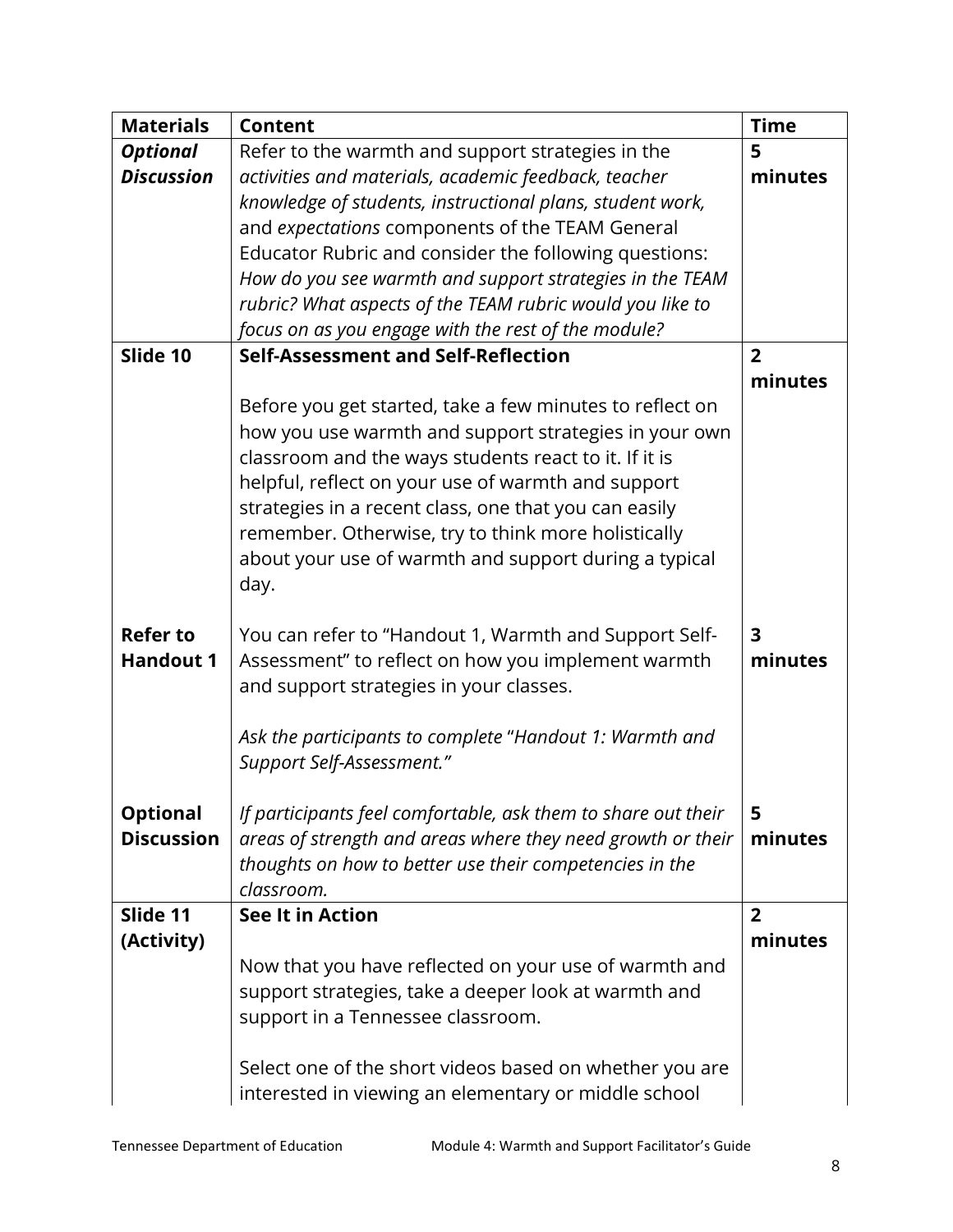| <b>Materials</b>                     | <b>Content</b>                                                                                                                                                                                                                                                                                                                                                                                                             | <b>Time</b>       |
|--------------------------------------|----------------------------------------------------------------------------------------------------------------------------------------------------------------------------------------------------------------------------------------------------------------------------------------------------------------------------------------------------------------------------------------------------------------------------|-------------------|
|                                      | classroom. As you watch the video, pay close attention<br>to the teacher's approach to implementing warmth and<br>support strategies.                                                                                                                                                                                                                                                                                      |                   |
| <b>Refer to</b><br><b>Handout 2</b>  | Refer to Handout 2, See It in Action Reflections: Warmth<br>and Support, for some questions to reflect on as you<br>watch the videos.                                                                                                                                                                                                                                                                                      |                   |
| <b>Videos</b>                        | Warmth and support in the middle school<br>https://youtu.be/tp_PJUH6lg8                                                                                                                                                                                                                                                                                                                                                    | 5'52''<br>minutes |
|                                      | Warmth and support in the elementary school<br>https://youtu.be/cKNufWEECL8                                                                                                                                                                                                                                                                                                                                                | 5'30"<br>minutes  |
| <b>Handout 2</b><br><b>Activity</b>  | Ask the participants to complete the reflection questions<br>in Handout 2, See It in Action Reflections.                                                                                                                                                                                                                                                                                                                   |                   |
| <b>Optional</b><br><b>Discussion</b> | After you watch the videos, hold a discussion using the<br>reflection question in Handout 2. Specifically, ask the<br>participants how they saw teachers implement warmth and<br>support in the classroom.                                                                                                                                                                                                                 | 5<br>minutes      |
| Slide 12                             | <b>Exploring Warmth and Support</b>                                                                                                                                                                                                                                                                                                                                                                                        | $\overline{2}$    |
|                                      | A warm and supportive educational environment is<br>important to the development of social and personal<br>competencies; educators should make intentional<br>efforts to build relationships between students and<br>teachers and among students. Teacher-student<br>relationships characterized by warmth, trust, and low<br>degrees of conflict are associated with social<br>competence and positive school adjustment. | minutes           |
|                                      | In a warm and supportive classroom, a student feels<br>valued, heard, and safe. As you begin to implement<br>warmth and support strategies in your classroom, there<br>may be a need to design, test, and refine routines that<br>best fit into your school culture. Moreover, there may be<br>a need for differentiated levels of support to meet                                                                         |                   |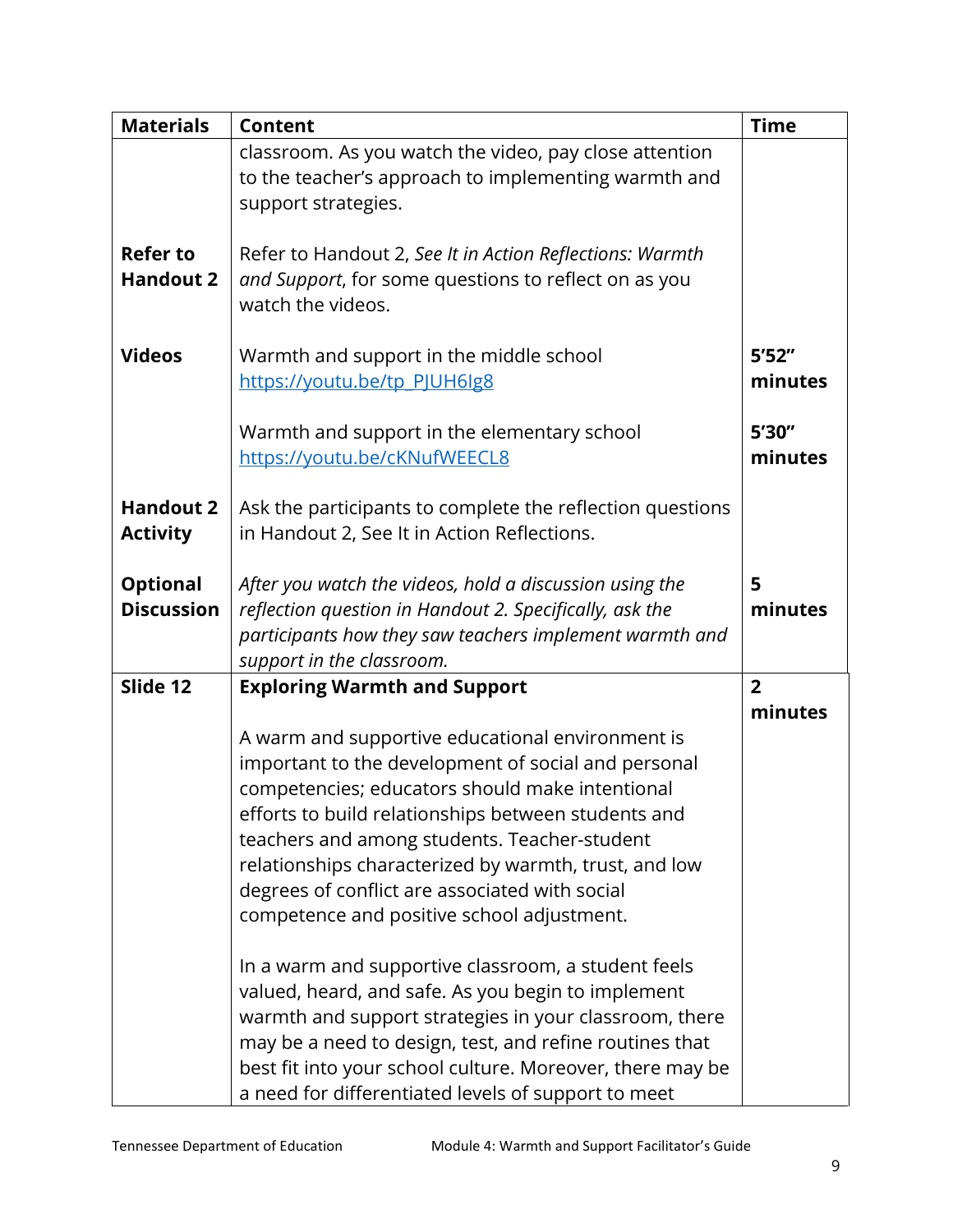| <b>Materials</b> | <b>Content</b>                                                                                                     | <b>Time</b>             |
|------------------|--------------------------------------------------------------------------------------------------------------------|-------------------------|
|                  | students' needs (Lane et al., 2012; Lane et al., 2010). A<br>teacher may need to make an extra effort to develop a |                         |
|                  | positive relationship with a shy student to encourage                                                              |                         |
|                  | more classroom participation, include them in decision-                                                            |                         |
|                  | making, and let them know their opinions and interests                                                             |                         |
|                  | are valued.                                                                                                        |                         |
|                  |                                                                                                                    |                         |
|                  | (Baker, 2006; Baker, Clark, Maier, & Viger, 2008; Hamre &                                                          |                         |
|                  | Pianta, 2001; Pianta & Stuhlman, 2004; Rimm-Kaufman                                                                |                         |
|                  | & Hamre, 2010)                                                                                                     |                         |
|                  | You can learn about more strategies in Handout 4.                                                                  |                         |
|                  | Reflection and Additional Information.                                                                             |                         |
| Slide 13         | <b>Learn More About Warmth and Support</b>                                                                         | $\overline{2}$          |
|                  | There are multiple warmth and support practices that                                                               | <b>Minutes</b>          |
|                  | teachers can use to ensure that students feel safe,                                                                |                         |
|                  | trusted and valued in the classroom, as well as develop                                                            |                         |
|                  | student social and personal competencies. The                                                                      |                         |
|                  | remainder of this module will go into more detail about                                                            |                         |
|                  | specific practices and examples of warmth and support                                                              |                         |
|                  | practices. In the remainder of the module, we will                                                                 |                         |
|                  | explore each of these five practices.                                                                              |                         |
|                  | Understanding of:                                                                                                  |                         |
|                  | 1. How teacher knowledge of each student and their                                                                 |                         |
|                  | interests contribute to learning                                                                                   |                         |
|                  | 2. How class activities can enable students to get to                                                              |                         |
|                  | know and care about one another and their                                                                          |                         |
|                  | teacher                                                                                                            |                         |
|                  | 3. How class meetings/advisory groups can be used                                                                  |                         |
|                  | to address common concerns and current issues                                                                      |                         |
|                  | 4. How a supportive classroom environment                                                                          |                         |
|                  | contributes to student success.                                                                                    |                         |
|                  | 5. How lessons that reflect students' interests can                                                                |                         |
|                  | better engage students                                                                                             |                         |
| Slide 14         | <b>Forming Meaningful Relationships</b>                                                                            | $\overline{\mathbf{3}}$ |
|                  |                                                                                                                    | minutes                 |
|                  |                                                                                                                    |                         |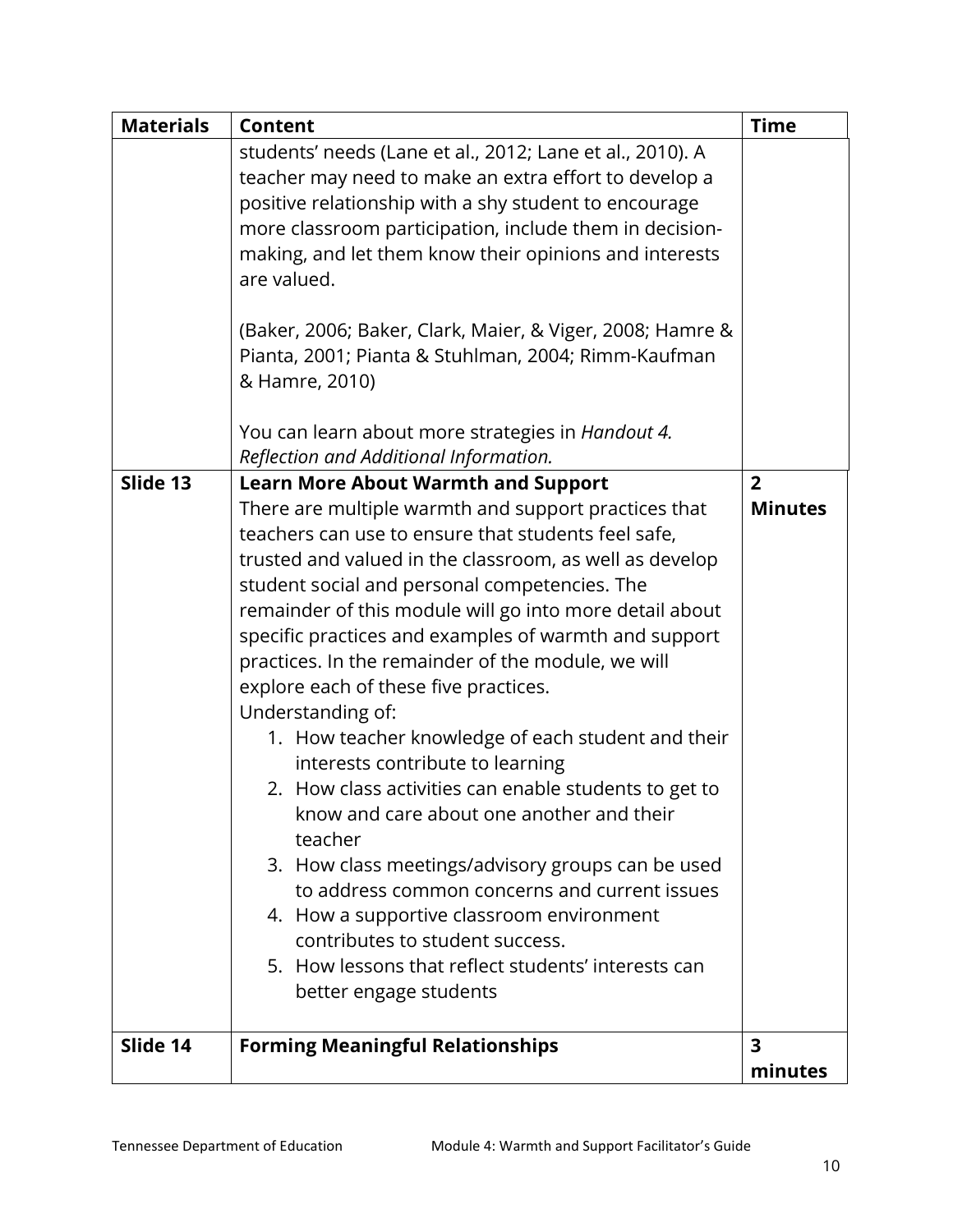| <b>Materials</b> | <b>Content</b>                                                                                                                                                                                                                                                                                                                                                                                                                                                                                                                                                                                                                                                                                                      | <b>Time</b> |
|------------------|---------------------------------------------------------------------------------------------------------------------------------------------------------------------------------------------------------------------------------------------------------------------------------------------------------------------------------------------------------------------------------------------------------------------------------------------------------------------------------------------------------------------------------------------------------------------------------------------------------------------------------------------------------------------------------------------------------------------|-------------|
|                  | The more you know about your students, the easier your<br>job will become. This includes learning more about their<br>learning styles, likes, dislikes, values, family, home<br>environment, and cultural background. This knowledge<br>will not only help you to better support your students in<br>the classroom and build better relationships but also<br>has the potential to increase multiple social and<br>personal competencies. For example, student's self-<br>awareness may increase when you ask them to explain<br>their likes and dislikes and understanding what they do<br>and do not know, in addition to their social awareness<br>when students share their interests with their<br>classmates. |             |
|                  | Teachers can gain knowledge of their students through a<br>variety of activities such as games and themed<br>assignments. For example, students create a "postcard"<br>introducing themselves, a favorite vacation, a hobby, or<br>a pet, which students can share or post on a bulletin<br>board. Similarly, students could choose a historical<br>figure and describe the social and personal skills that<br>historical figure exhibited and why those skills were<br>important. From an academic perspective, struggling<br>students are more likely to seek help from their teacher<br>if there is an established, positive relationship.                                                                       |             |
|                  | Furthermore, highly-effective teachers often view<br>"hallway" or "bus room" duty as a time to informally<br>interact with students, not just monitor student traffic<br>and behavior. For example, greeting each child as they<br>enter the classroom each day creates a way to develop a<br>positive relationship with each child and a culture of<br>open communication. When teachers use these<br>opportunities for students to express themselves<br>openly, students may feel more comfortable sharing<br>their thoughts in the classroom and take intellectual<br>risks as they have a deeper relationship with their<br>teacher knowing the teacher cares about and supports                               |             |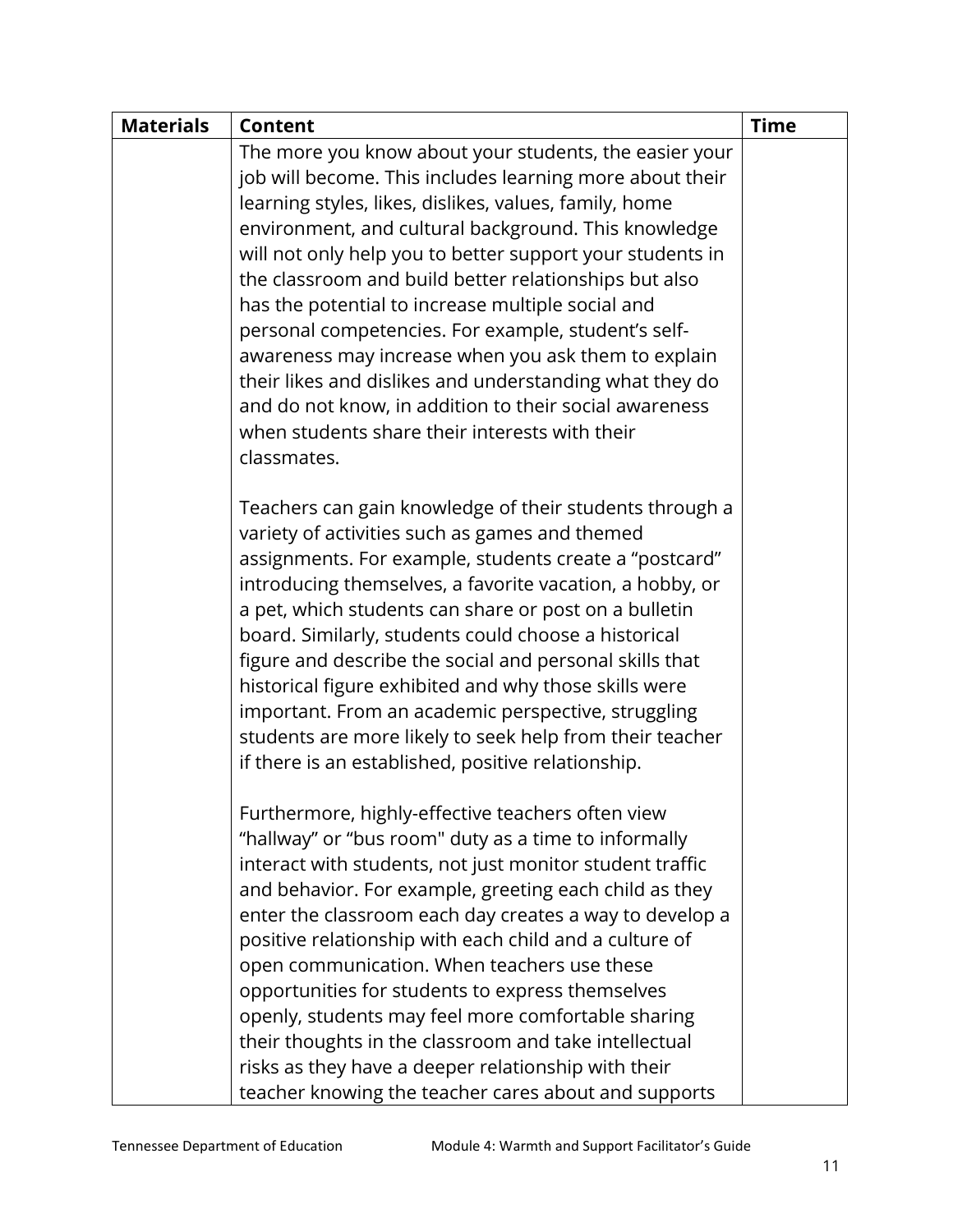| <b>Materials</b> | <b>Content</b>                                               | <b>Time</b>             |
|------------------|--------------------------------------------------------------|-------------------------|
|                  | them. In fact, research suggests that teachers who           |                         |
|                  | approach their work with a relational orientation and        |                         |
|                  | regularly engage students in conversations build             |                         |
|                  | expectations for future interactions and student success.    |                         |
|                  | Improving Students' Relationships with Teachers to           |                         |
|                  | <b>Provide Essential Supports for Learning</b>               |                         |
| Slide 15         | <b>Warmth and Support Activities that Develop Social</b>     | $\overline{\mathbf{3}}$ |
|                  | and Personal Competencies                                    | minutes                 |
|                  |                                                              |                         |
|                  | Warmth and support practices also create an                  |                         |
|                  | environment in which students learn from and care            |                         |
|                  | about one another. All teachers can integrate peer-          |                         |
|                  | relationship building strategies into classroom              |                         |
|                  | instruction; however, the types of practices that teachers   |                         |
|                  | implement to build peer relationships can vary by grade      |                         |
|                  | level and depend on what social and personal                 |                         |
|                  | competencies are the focus of the grade-band. As with        |                         |
|                  | all new strategies or competencies, it is important to       |                         |
|                  |                                                              |                         |
|                  | regularly reinforce the competencies that students need      |                         |
|                  | to engage in within your classroom.                          |                         |
|                  | In elementary school classrooms for example,                 |                         |
|                  | teachers may help students develop skills to identify        |                         |
|                  | similarities and differences or develop perspective-         |                         |
|                  | taking skills in which students compare and contrast         |                         |
|                  | likes and dislikes of students within the class, noting that |                         |
|                  | not everyone has to like the same thing. Similarly, a        |                         |
|                  | teacher may ask students to describe the perspective of      |                         |
|                  | characters depicted in age-appropriate stories or poems,     |                         |
|                  | such as describing the actions of character in a story and   |                         |
|                  |                                                              |                         |
|                  | why the character made the choices he or she made.           |                         |
|                  | In middle school classrooms for example, teachers            |                         |
|                  | may help develop targeted self-awareness skills and          |                         |
|                  | problem-solving skills. A teacher may ask students to        |                         |
|                  | reflect on how their behavior might affect others, such      |                         |
|                  | as their ability to actively listen in a classroom           |                         |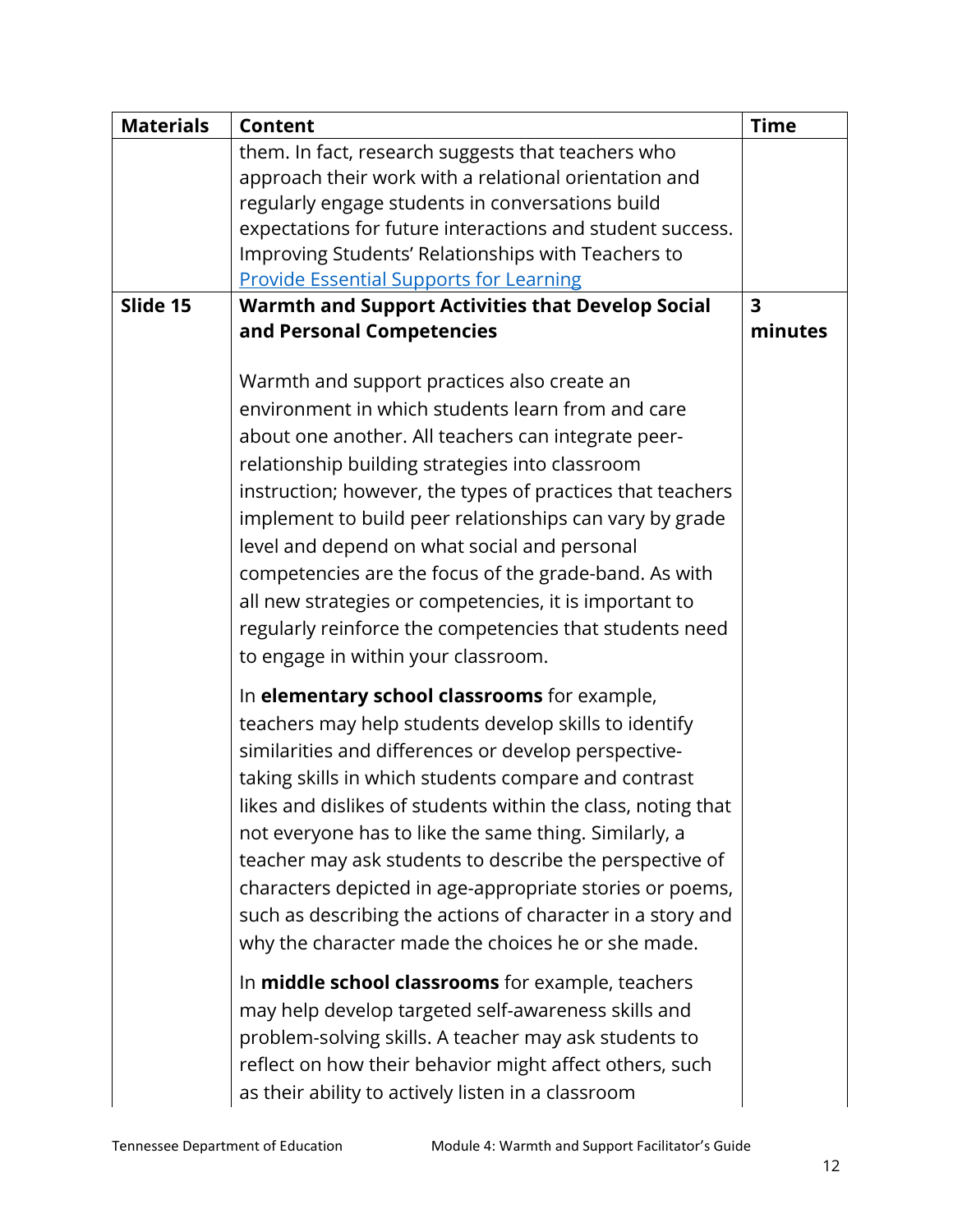| <b>Materials</b>                     | <b>Content</b>                                                                                                                                                                                                                                                                                                                                                                                                                                                 | <b>Time</b>  |
|--------------------------------------|----------------------------------------------------------------------------------------------------------------------------------------------------------------------------------------------------------------------------------------------------------------------------------------------------------------------------------------------------------------------------------------------------------------------------------------------------------------|--------------|
|                                      | discussion. In addition, a teacher may implement mini-<br>lessons prior to students working in groups in which the<br>students engage in a lesson about how to overcome<br>misunderstanding within a group, for example.                                                                                                                                                                                                                                       |              |
|                                      | In high school classrooms for example, teachers may<br>help students develop active listening skills, peer<br>mediation skills, or respecting differences. A teacher<br>may engage students in a debate about topics<br>concerning school safety or analyze the historical roots<br>of oppression and intolerance in a social studies class.                                                                                                                   |              |
|                                      | The previous examples demonstrate that teachers can<br>provide multiple opportunities to expand student social<br>and personal competencies helping students form more<br>meaningful relationships with one another in the<br>classroom context. In addition, these examples<br>showcase that students are continually expanding and<br>developing their social and personal competencies<br>within the multiple environments they interact in across<br>time. |              |
|                                      | To help you connect with and plan for the<br>implementation of Tennessee's Social and Personal<br>Competencies using warmth and support practices,<br>please refer to Handout 3: Planning for Warmth and<br>Support and the Tennessee Department of Education's K-12<br><b>Social and Personal Competencies Resource Guide</b>                                                                                                                                 |              |
| <b>Optional</b><br><b>Discussion</b> | What strategies have you used to build peer relationships in<br>the classroom? How effective were those strategies? Why<br>were they effective or ineffective? What social and personal<br>competencies help students to form more meaningful<br>relationships with each other? Use the Social and Personal<br>Competencies Resource Guide to think about specific social<br>and personal competencies.                                                        | 5<br>minutes |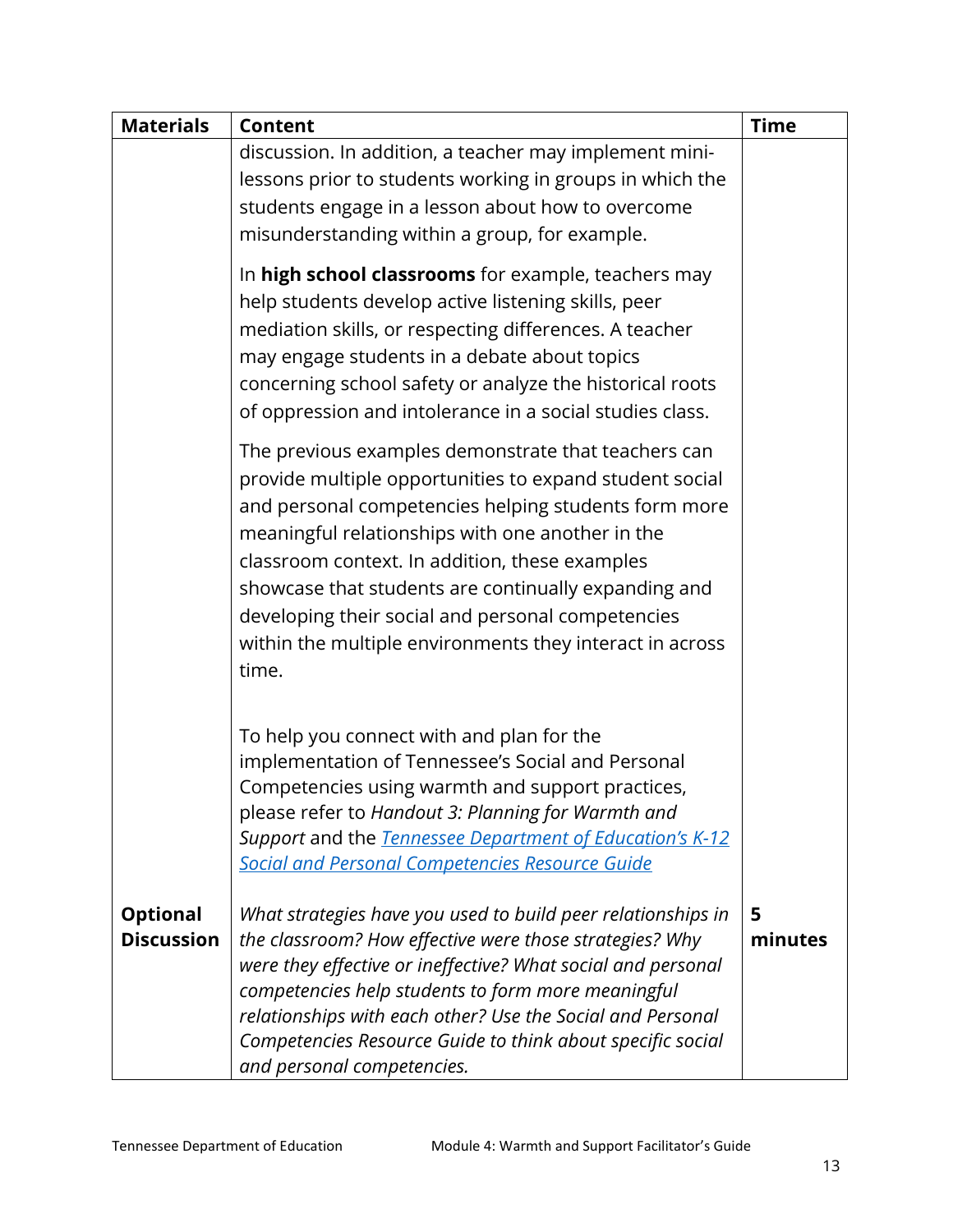| <b>Materials</b> | <b>Content</b>                                            | <b>Time</b>             |
|------------------|-----------------------------------------------------------|-------------------------|
| Slide 16         | <b>Class Meetings or Advisory Groups</b>                  | $\overline{\mathbf{3}}$ |
|                  |                                                           | minutes                 |
|                  | An effective warmth and support practice includes         |                         |
|                  | classroom meetings or advisories. Through participation   |                         |
|                  | in meetings, teachers and students can model, practice,   |                         |
|                  | and learn SPC knowledge and skills. In addition, they     |                         |
|                  | provide students an opportunity to get to know each       |                         |
|                  | competency, build upon their strengths, develop           |                         |
|                  | intellectual and emotional risk-taking in the classroom,  |                         |
|                  | enjoy the classroom, and offers students a consistent,    |                         |
|                  | dependable opportunity to get to know themselves and      |                         |
|                  | each other, to build social strengths, to warm up their   |                         |
|                  | thinking selves in a wide variety of mentally challenging |                         |
|                  | games and relevant activities, and to have fun doing so." |                         |
|                  | The Advisory Book, p.10                                   |                         |
|                  |                                                           |                         |
|                  | Morning meetings or advisories occur when a group of      |                         |
|                  | peers-or a smaller subset of peers-meet with a            |                         |
|                  | teacher or advisor in a low-pressure, supportive          |                         |
|                  | environment. A typical morning meeting or advisory        |                         |
|                  | periods lasts for 20-30 minutes. They can set the tone    |                         |
|                  | for the day and foreshadow students' expectations for     |                         |
|                  | the week, providing opportunities for students to         |                         |
|                  | engage in community-building activities, develop social   |                         |
|                  | and personal competencies, solve classroom or             |                         |
|                  | community problems, share information about each          |                         |
|                  | other, or share school events or news. Throughout         |                         |
|                  | morning meetings or advisories, teachers encourage        |                         |
|                  | students to take risks by asking questions, voicing       |                         |
|                  | concerns, and engaging in authentic problem-solving in    |                         |
|                  | a safe environment, creating an environment where         |                         |
|                  | students feel comfortable engaging in content             |                         |
|                  | throughout the school day.                                |                         |
|                  | Research demonstrates that students who engage in         |                         |
|                  | purposeful and meaningful morning meetings or             |                         |
|                  | advisory periods engage in respectful learning, develop   |                         |
|                  | trust, increase student motivation, develop empathy,      |                         |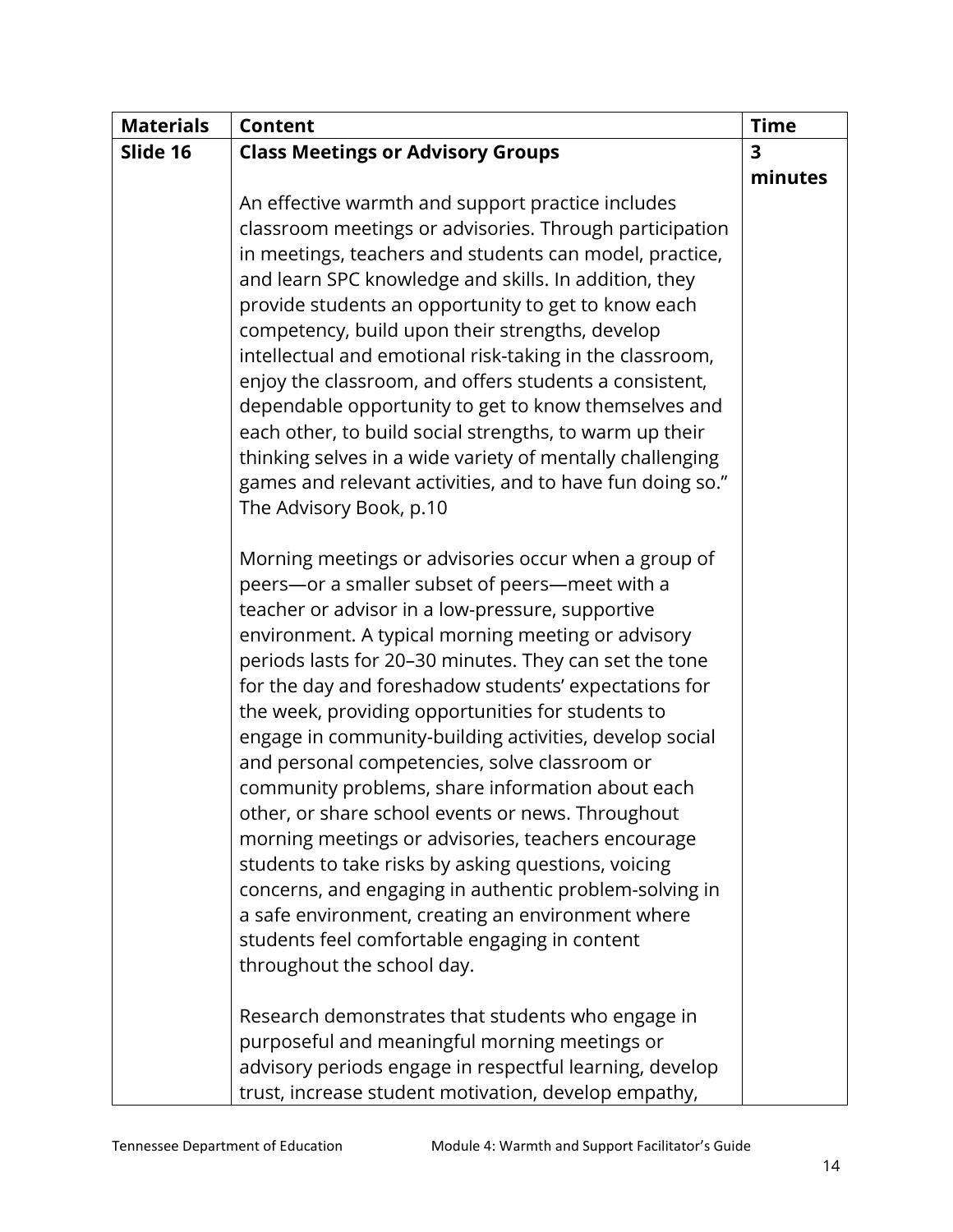| <b>Materials</b> | <b>Content</b>                                                                                                                                                                                                                                                                                                                                                                                                                                                                                                                                                                                                                                                                                                                                                                                                                                                                                                                                                                                                      | <b>Time</b> |
|------------------|---------------------------------------------------------------------------------------------------------------------------------------------------------------------------------------------------------------------------------------------------------------------------------------------------------------------------------------------------------------------------------------------------------------------------------------------------------------------------------------------------------------------------------------------------------------------------------------------------------------------------------------------------------------------------------------------------------------------------------------------------------------------------------------------------------------------------------------------------------------------------------------------------------------------------------------------------------------------------------------------------------------------|-------------|
|                  | and collaboration skills. These skills lead to increased<br>connection to schools ultimately leading to improved<br>academic achievement.                                                                                                                                                                                                                                                                                                                                                                                                                                                                                                                                                                                                                                                                                                                                                                                                                                                                           |             |
|                  | To help you connect with and plan for the<br>implementation of Tennessee's Social and Personal<br>Competencies with warmth and support, please refer to<br>Handout 3: Warmth and support Reviewing Social and<br>Personal Competencies and the Tennessee Department of<br>Education's K-12 Social and Personal Competencies<br>Resource Guide,<br>https://www.tn.gov/content/dam/tn/education/safety/sa<br>fe sch/SPC Resource Guide.pdf.                                                                                                                                                                                                                                                                                                                                                                                                                                                                                                                                                                           |             |
| Slide 17         | <b>Implementing Class Meetings and Advisories</b>                                                                                                                                                                                                                                                                                                                                                                                                                                                                                                                                                                                                                                                                                                                                                                                                                                                                                                                                                                   | 4           |
|                  | Multiple formats for morning meetings and advisories<br>exist, which have varying research base behind them.<br>One approach used by multiple SPC programs includes<br>four components: greeting, sharing, group activity, and<br>announcements.<br>Greeting: At the start of each meeting, students<br>and the teacher greet one another ensuring that<br>each student is welcomed and has an opportunity<br>to interact with others right away.<br>Sharing: A small group of students have the<br>opportunity to share something about<br>themselves, their concerns within the classroom,<br>or even within the larger community, providing<br>students the opportunity to get to know each<br>other more deeply. The teacher should rotate<br>who gets to share, ensuring that each student is<br>comfortable and prepared to share prior the<br>meeting.<br>Group activity: A group activity provides an<br>opportunity for students and the teacher to work<br>together to solve problems or build community. | minutes     |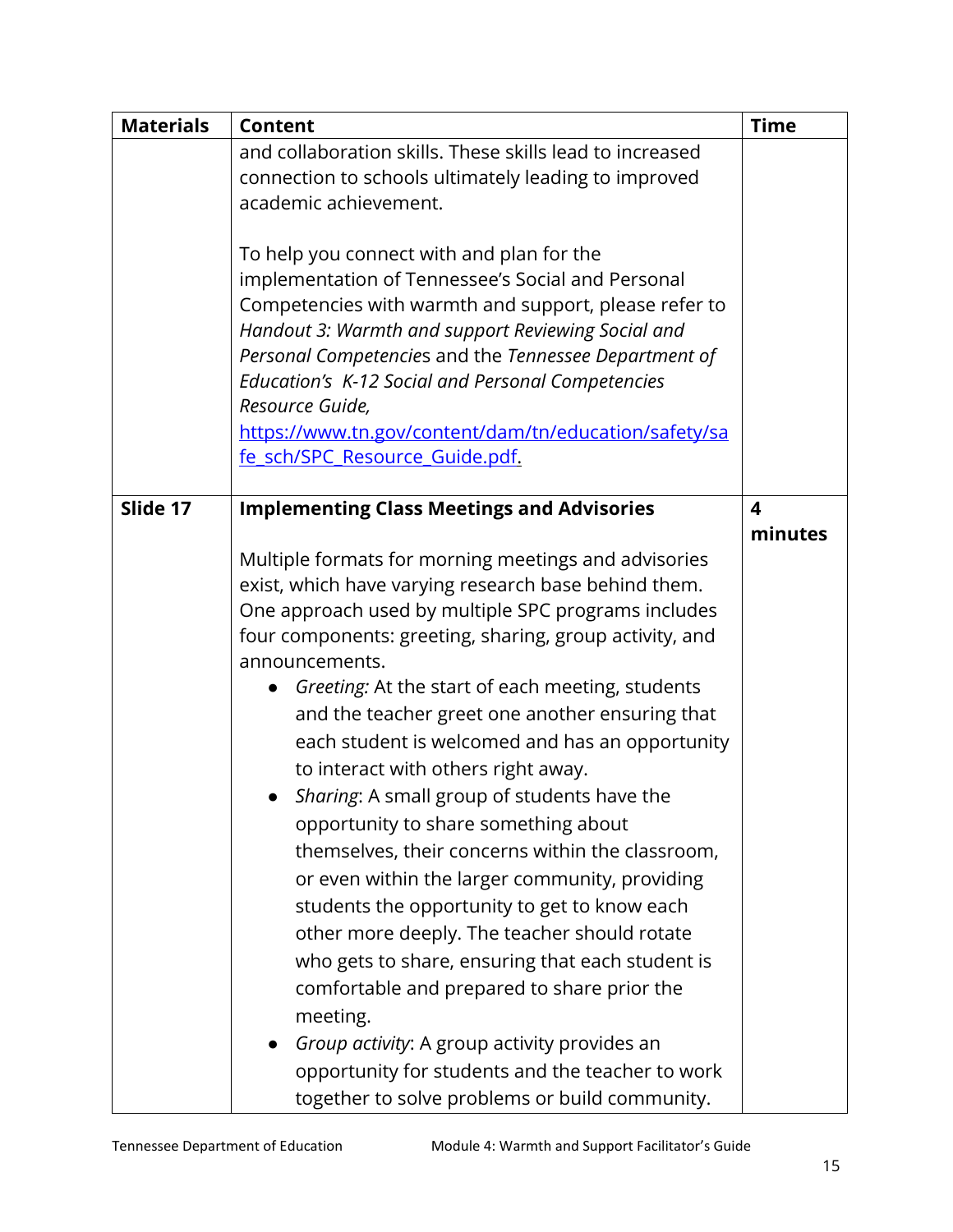| <b>Materials</b> | <b>Content</b>                                                                                            | <b>Time</b> |
|------------------|-----------------------------------------------------------------------------------------------------------|-------------|
|                  | Group activities can be quite varied, from a                                                              |             |
|                  | service-learning project that takes place over                                                            |             |
|                  | multiple meetings to a mini-lesson on a targeted                                                          |             |
|                  | social and personal competency.                                                                           |             |
|                  | Announcements: The teacher and students provide                                                           |             |
|                  | important, upcoming announcements the other                                                               |             |
|                  | students need to know.                                                                                    |             |
|                  |                                                                                                           |             |
|                  | As you begin to implement morning meetings, be                                                            |             |
|                  | purposeful as you plan them and ensure that you and                                                       |             |
|                  | the students are ready to engage in them, as many                                                         |             |
|                  | times morning meetings or advisories do not have the                                                      |             |
|                  | expected effects because they are not implemented as                                                      |             |
|                  | intended. You should introduce morning meetings or                                                        |             |
|                  | advisory periods to students over time allowing students                                                  |             |
|                  | to learn the expectations of each component of the                                                        |             |
|                  | meeting. For example, it may take a week to get used to                                                   |             |
|                  | the greeting component. Morning meetings or                                                               |             |
|                  | advisories are opportunities to form better relationships                                                 |             |
|                  | with your students so it is critical that you create an                                                   |             |
|                  | environment in which students want to open up and                                                         |             |
|                  | share about their lives and develop the social and                                                        |             |
|                  | personal competencies they need to actively engage in                                                     |             |
|                  | the meetings, such as active listening, teamwork, help-                                                   |             |
|                  | seeking behaviors, and perspective-taking.                                                                |             |
| Slide 18         | There are multiple indicators of a supportive classroom                                                   |             |
|                  | environment. One indicator might be categorized as                                                        |             |
|                  | academic where highly effective educators engage all                                                      |             |
|                  | students through the provision of differentiated                                                          |             |
|                  | instructional strategies, and assessments for learning.                                                   |             |
|                  | Therefore, students have more options for                                                                 |             |
|                  | demonstrating mastery. Other indicators might be<br>categorized as more material or aesthetic and include |             |
|                  | classroom design for safety, security, and comfort. In                                                    |             |
|                  | this type of environment, the opportunity for academic                                                    |             |
|                  | success increases because meeting the students' social                                                    |             |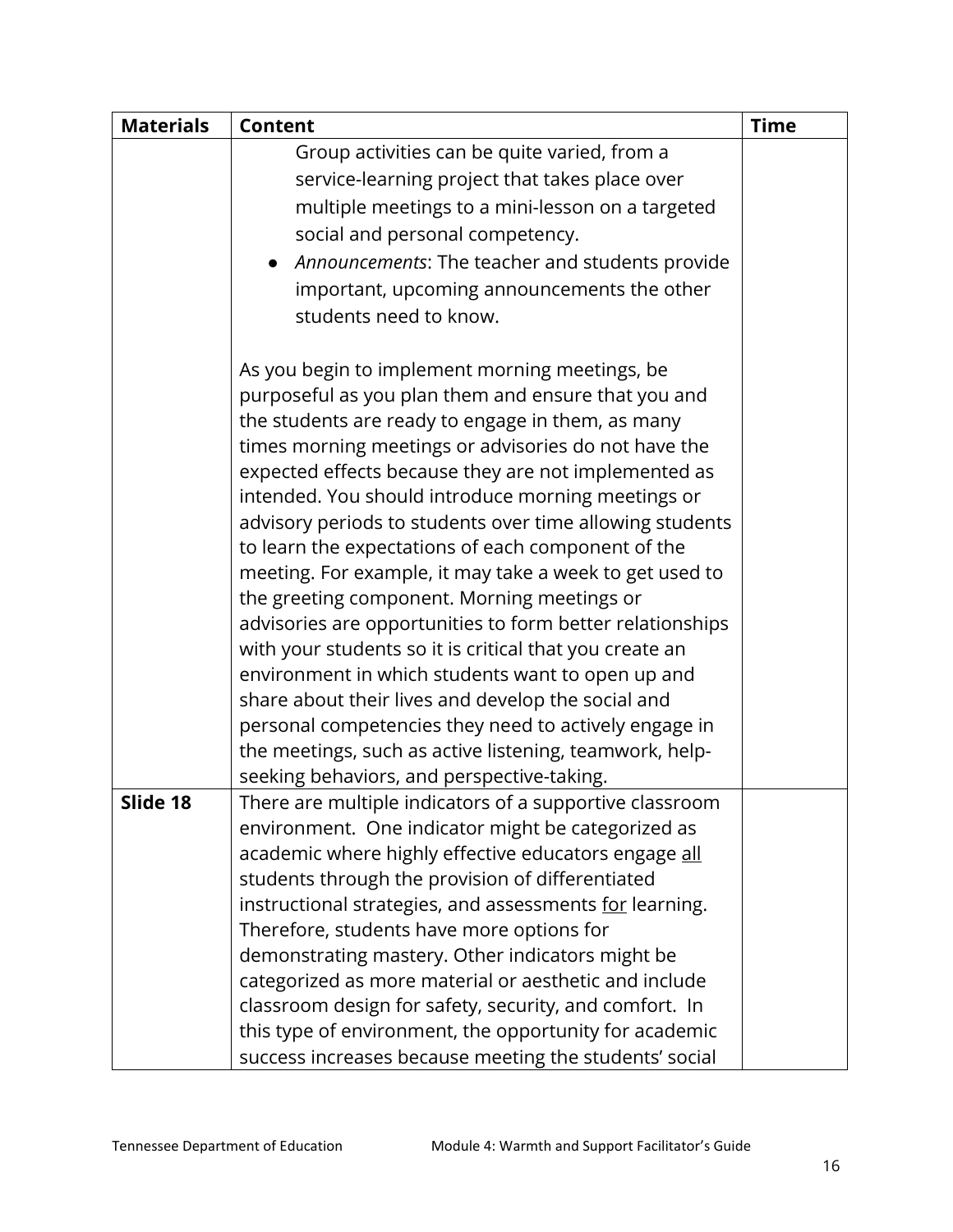| <b>Materials</b>       | <b>Content</b>                                                                                                                                                                                                                                                                                                                                                                                                                                                                                                                                                                                    | <b>Time</b>  |
|------------------------|---------------------------------------------------------------------------------------------------------------------------------------------------------------------------------------------------------------------------------------------------------------------------------------------------------------------------------------------------------------------------------------------------------------------------------------------------------------------------------------------------------------------------------------------------------------------------------------------------|--------------|
|                        | and personal competency needs allow for greater focus<br>and commitment to learning.                                                                                                                                                                                                                                                                                                                                                                                                                                                                                                              |              |
|                        | Characteristics of a warm and supportive classroom<br>environment include:<br>the recognition of each students' value and<br>contribution to the learning environment<br>a consistently positive classroom climate/culture<br>delivery of an engaging and relevant curriculum<br>use of structures and processes enabling each<br>student to feel safe<br>at least one caring adult and a caring peer<br>$\bullet$<br>community for each student<br>students who are risk-takers and are comfortable<br>sharing ideas, including concerns<br>a team approach to learning, a win-win<br>philosophy |              |
|                        | Classroom procedures, such as meetings and<br>advisories, also contribute to a warm and supportive<br>classroom by helping to ensure a sense of consistency<br>classroom procedures, positive feelings, class<br>community, and relationships with other students and<br>the teacher.                                                                                                                                                                                                                                                                                                             |              |
| Slide 19<br>(Activity) | <b>Planning for Warmth and Support</b><br>"Handout 3 Planning for Warmth and Support" provides<br>you with a planning template, guiding questions,<br>resources, and a section to write your notes to as you<br>plan to deliver a lesson with embedded warmth and<br>support strategies.<br>Consider these additional tips to ensure effective<br>implementation of warmth and support in your<br>classroom.<br>Select a venue to introduce and practice this<br>strategy.<br>Model the strategy by using good and "not-so-<br>good" examples.                                                    | 5<br>minutes |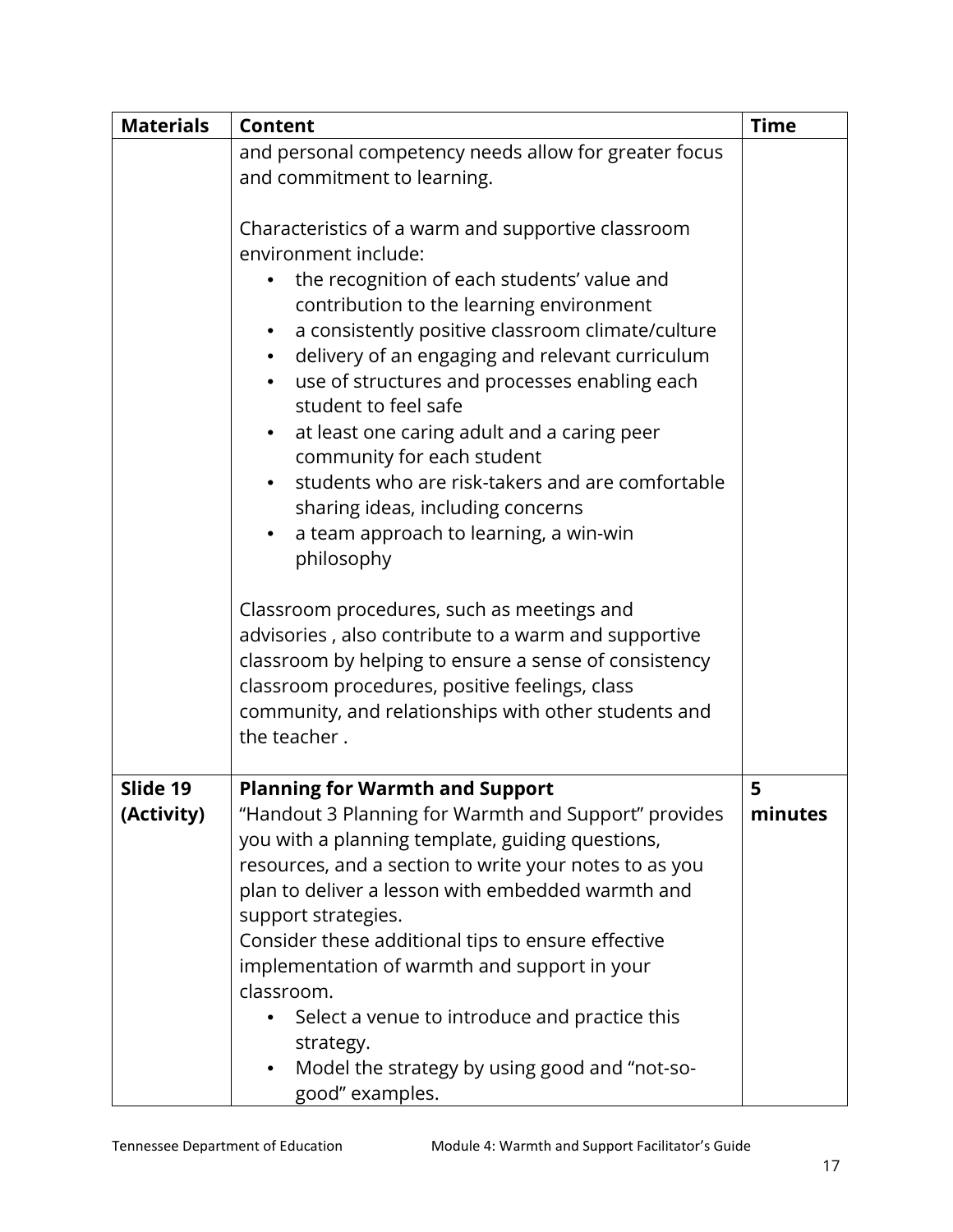| <b>Materials</b>                    | <b>Content</b>                                                                                                                                                                                                                                                                                                                                                                                                                                                                                                                                                                                                                                                                                                                                                                                                             | <b>Time</b>             |
|-------------------------------------|----------------------------------------------------------------------------------------------------------------------------------------------------------------------------------------------------------------------------------------------------------------------------------------------------------------------------------------------------------------------------------------------------------------------------------------------------------------------------------------------------------------------------------------------------------------------------------------------------------------------------------------------------------------------------------------------------------------------------------------------------------------------------------------------------------------------------|-------------------------|
| <b>Refer to</b><br><b>Handout 3</b> | Select a topic or multiple topics which reflect<br>student interests.<br>Allow time for student-to-student interactions.<br>Monitor student conversations to listen for their<br>$\bullet$<br>use of warmth and support strategies.<br>Acknowledge student use of the strategy.<br>$\bullet$<br>Provide feedback to reinforce the practiced<br>$\bullet$<br>strategy.<br>Please take a few minutes to reflect on what you know<br>about warmth and support practices and respond to the<br>questions on Handout 3. Table 1 provides a template<br>with prompts to help you plan your implementation of<br>warmth and support practices.                                                                                                                                                                                    |                         |
| Slide 20                            | <b>Summary</b>                                                                                                                                                                                                                                                                                                                                                                                                                                                                                                                                                                                                                                                                                                                                                                                                             | 3<br>minutes            |
|                                     | Warmth and support strategies are used with students<br>of all ages and abilities in a variety of situations across<br>subject areas and for different purposes. Teachers who<br>plan to implement warmth and support strategies need<br>to understand their students' backgrounds and current<br>knowledge to prepare and deliver lessons that reflect<br>students' interests, to design class activities which<br>promote student social and personal competencies, and<br>to facilitate class meetings or advisory groups.<br>Well-planned warmth and support strategies help to<br>improve school climate and classroom interactions in a<br>way that promotes student social and personal<br>competencies and prepares students for success in the<br>classroom and school, as well as in the world and<br>workforce. |                         |
| Slide 21                            | <b>Reflect and Plan Next Steps</b>                                                                                                                                                                                                                                                                                                                                                                                                                                                                                                                                                                                                                                                                                                                                                                                         | $\overline{\mathbf{3}}$ |
| (Activity)                          |                                                                                                                                                                                                                                                                                                                                                                                                                                                                                                                                                                                                                                                                                                                                                                                                                            | minutes                 |
| <b>Refer to</b>                     | To help you plan for using warmth and support<br>strategies more effectively in your class, complete the                                                                                                                                                                                                                                                                                                                                                                                                                                                                                                                                                                                                                                                                                                                   |                         |
| <b>Handout 4</b>                    | final handout, "Handout 4, Warmth and Support                                                                                                                                                                                                                                                                                                                                                                                                                                                                                                                                                                                                                                                                                                                                                                              |                         |
|                                     | Reflection and Additional Information." It contains                                                                                                                                                                                                                                                                                                                                                                                                                                                                                                                                                                                                                                                                                                                                                                        |                         |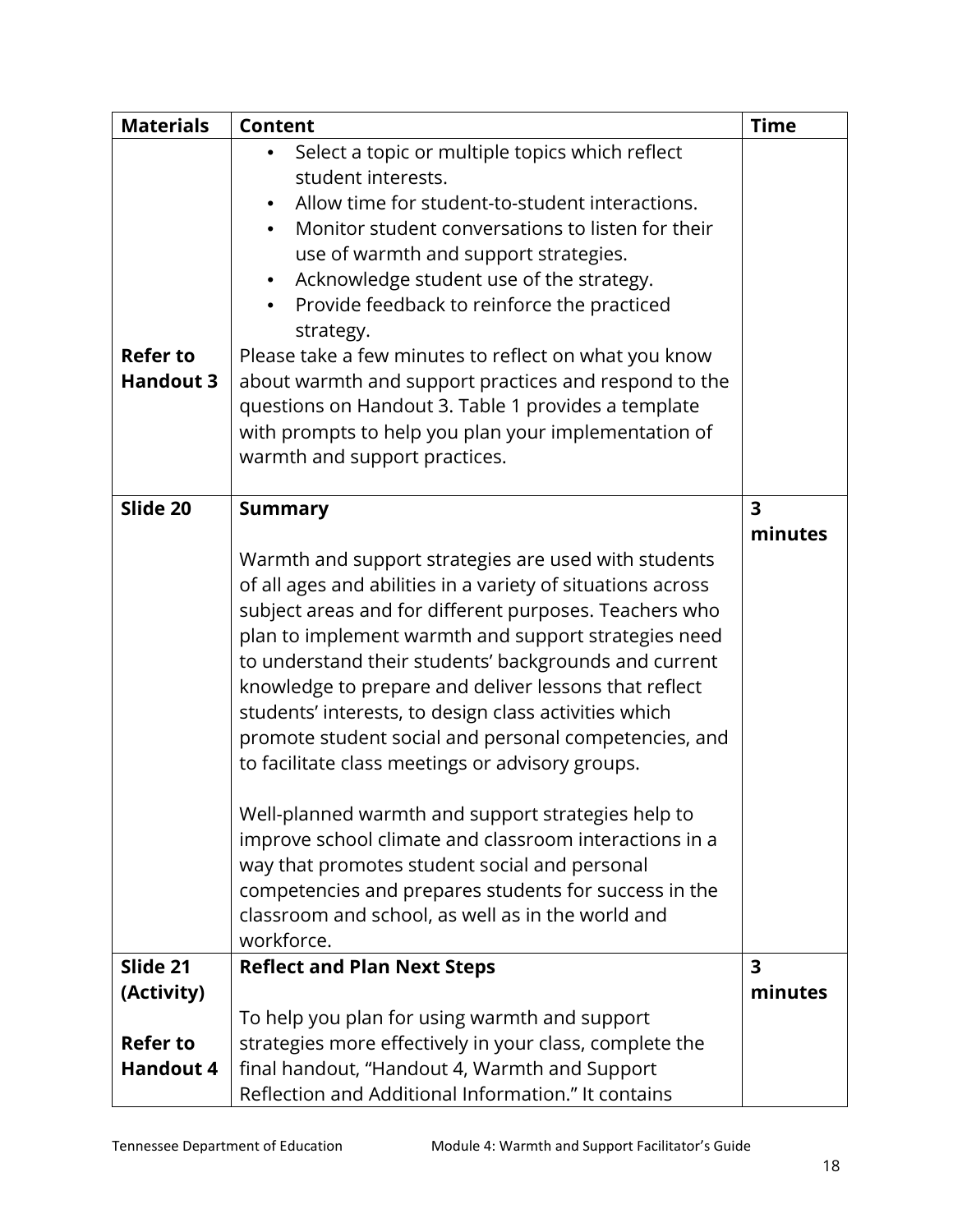| <b>Materials</b> | <b>Content</b>                                            | <b>Time</b>    |
|------------------|-----------------------------------------------------------|----------------|
|                  | questions for reflection that can lead to concrete action |                |
|                  | steps to impact your use of warmth and support. This      |                |
|                  | handout also provides additional resources that you can   |                |
|                  | call on to find more information about warmth and         |                |
|                  | support, as well as the references cited in the module's  |                |
|                  | facilitator guide. As you consider your own plan of       |                |
|                  | action, keep in mind the following helpful hints:         |                |
|                  | 1. Set a goal. Identify realistic goals for yourself in   |                |
|                  | implementing warmth and support strategies in             |                |
|                  | your classroom. Also, be mindful of what warmth           |                |
|                  | and support strategies may look like depending            |                |
|                  | on your students and the grade and subject you            |                |
|                  | teach. Ask yourself if you need to teach students         |                |
|                  | how to use this SPC strategy. In what ways will you       |                |
|                  | model the desired behavior?                               |                |
|                  | 2. Involve students. As you learn more about your         |                |
|                  | students' interests, explore ways to incorporate          |                |
|                  | their interests into lesson plans, class activities,      |                |
|                  | individual, and group work.                               |                |
|                  | 3. Be reflective. Based on the benefits associated        |                |
|                  |                                                           |                |
|                  | with a warm and supportive classroom, what                |                |
|                  | changes do you plan to make in planning,                  |                |
|                  | implementing, and evaluating warmth and                   |                |
|                  | support in your classes? How will you know if the         |                |
|                  | changes you make are beneficial to your                   |                |
|                  | students?                                                 | 3              |
|                  |                                                           | minutes        |
|                  | If you are reviewing this information to better           |                |
|                  | understand the TEAM Rubric, consider how you might        |                |
|                  | share your action steps with coaches, mentor teachers,    |                |
|                  | administrators, or those who might observe your class.    |                |
|                  | They will benefit from knowing your efforts and may be    |                |
|                  | able to provide feedback on your actions.                 |                |
| Slide 22         | <b>Module Evaluation</b>                                  | $\overline{2}$ |
|                  |                                                           | minutes        |
|                  | The Tennessee Department of Education developed this      |                |
|                  | online module in collaboration with the Center on Great   |                |